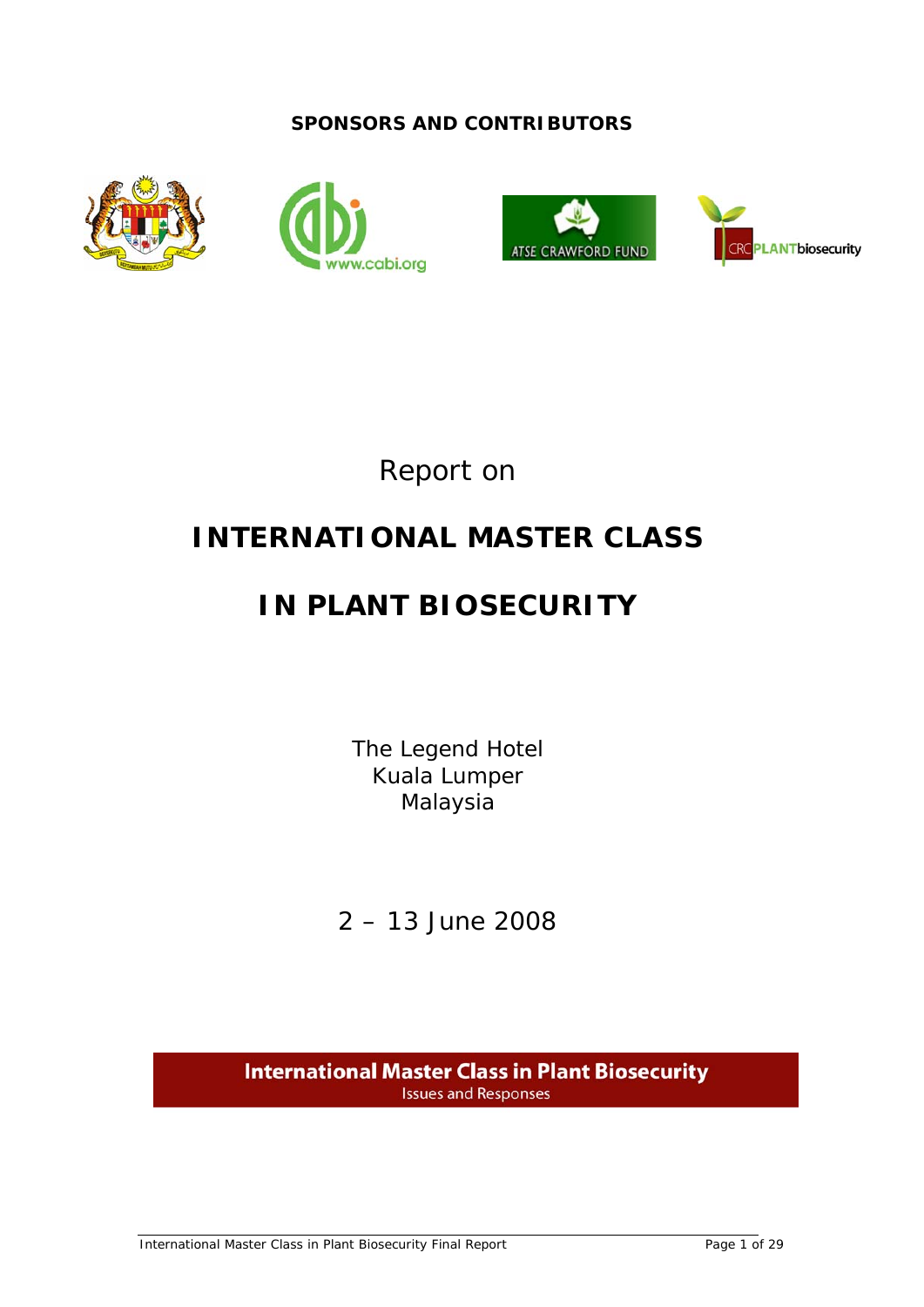## **Table of Contents**

**ATTACHMENT 1 – Complete Master Class Program** 

## **ATTACHMENT 2 – Comprehensive feedback**

## **ATTACHMENT 3 – Participant list**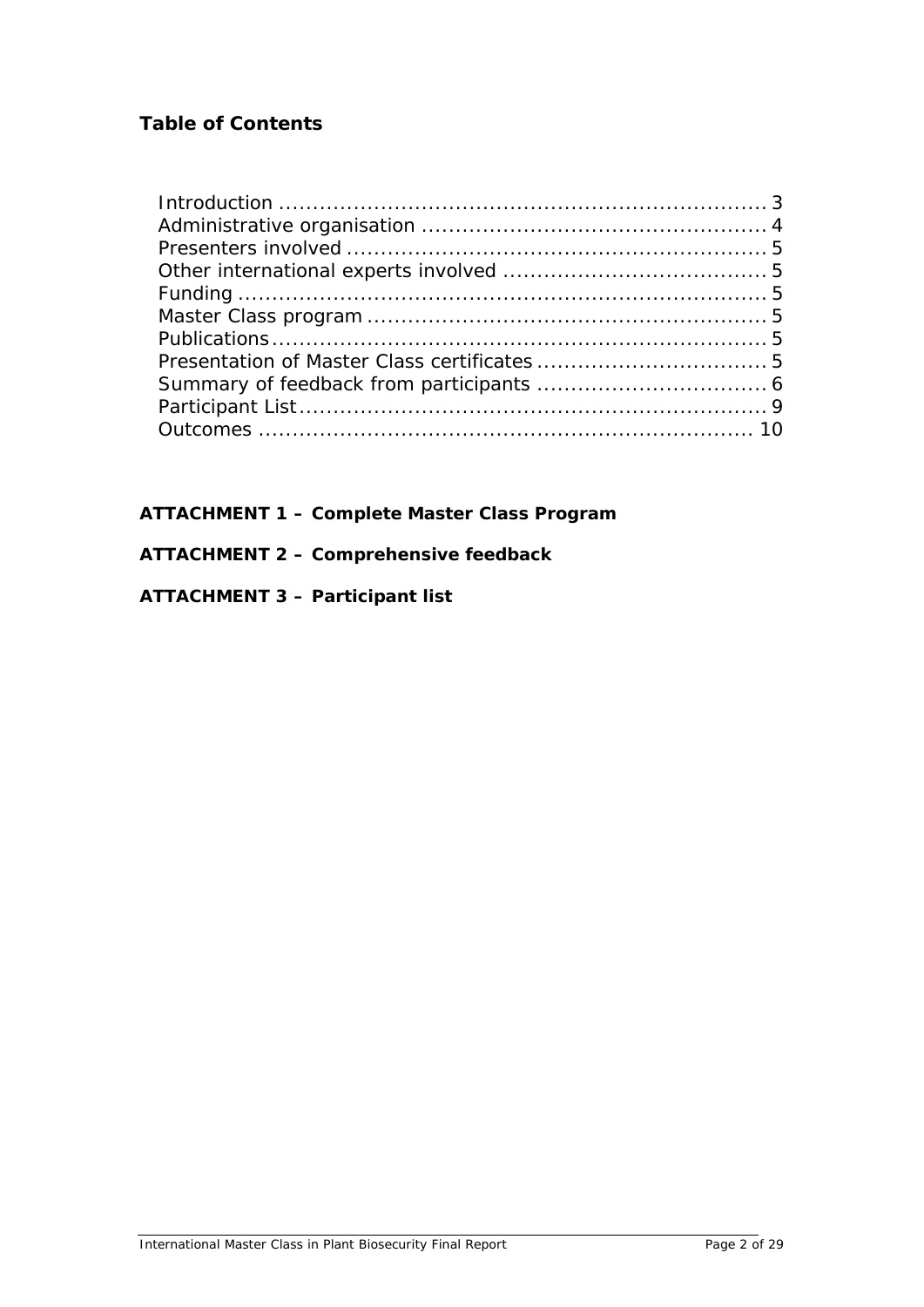### **REPORT ON INTERNATIONAL MASTER CLASS IN PLANT BIOSECURITY KUALA LUMPUR, MALAYSIA 2 – 13 JUNE 2008**

## <span id="page-2-0"></span>**Introduction**

The ATSE Crawford Fund has a substantial record of supporting Master Classes in subjects related to agriculture, involving participants of proven expertise in specific topics together with peers and presenters from a number of countries. Several Master Classes have been held in Australia but a number has been mounted in other locations when this has offered advantages in terms of achieving the purpose of the Master Class.

With this point in mind, The Crawford Fund agreed to support an International Master Class in Plant Biosecurity in Malaysia, participants to come from a number of ASEAN countries and some other Asian countries of trading significance in the region. CABI (South-East Asia), the Cooperative Research Centre for National Plant Biosecurity (Australia) and the Department of Agriculture and Agro-based Industry (Malaysia) were enthusiastic collaborators with the Fund in this endeavour.

The aim of the Master Class was to reach participants who are 'influencers', that is, persons with a scientific and technical background in the disciplines associated with biosecurity and who have the ability to interface with policy makers and regulators in their home countries and, potentially, abroad.

In the event, 17 participants from 10 countries took part in an intensive program of presentations, practical work, discussion groups and field visit from 2 June to 13 June 2008. Sadly, the major earthquake in China shortly before the Master Class prevented participation by that country. Invitees from both Indonesia and Pakistan (despite advance notice) were unable to finalise travel arrangements and did not participate.

The desired outcomes of the Master Class were threefold, namely, to:

- raise awareness of the plant biosecurity continuum (pre-border at border and post-border) in ASEAN countries and some of their neighbours with a focus on the global context of biosecurity;
- increase the level of knowledge of risk analysis processes among Australia's neighbours and trading partners, and
- further develop collaborative links between the Master Class partners and between the partners, the participants and their home countries.

Feedback (p 6) indicates that these outcomes were achieved. Several suggestions for specific follow-up activities will be considered and CABI has already indicated its willingness to partner the CRC for National Plant Biosecurity in some of these. There is also a demand for further training which The Crawford Fund may wish to consider.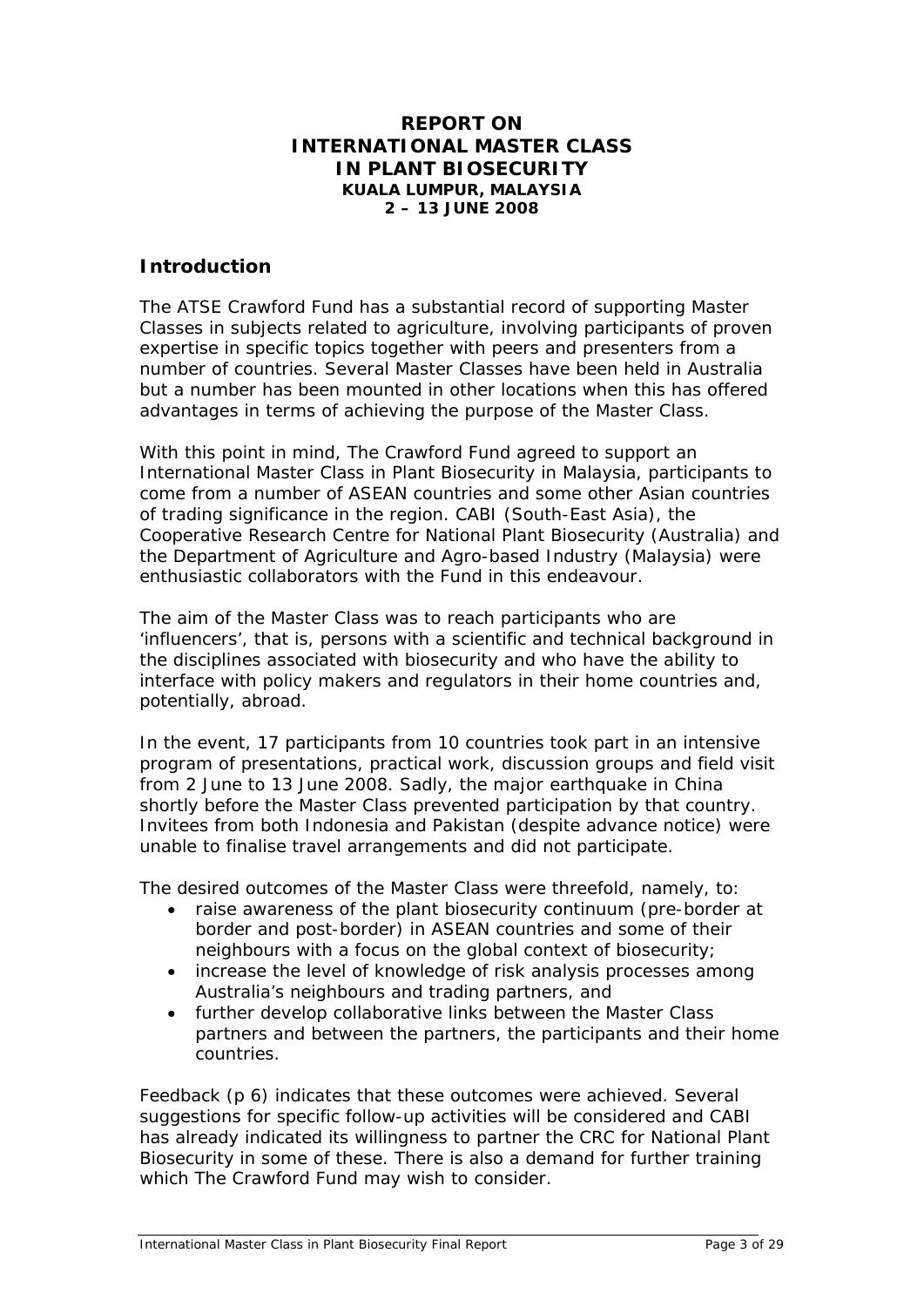## **Administrative organisation**

<span id="page-3-0"></span>

| Department of Agriculture, Malaysia                               |                                      |                                     |                                                              |                         |             |
|-------------------------------------------------------------------|--------------------------------------|-------------------------------------|--------------------------------------------------------------|-------------------------|-------------|
| <b>Name</b>                                                       |                                      | Email                               |                                                              | <b>Address</b>          | Phone/Fax   |
| Mr. Yusof Othman                                                  |                                      |                                     |                                                              | Crop Protection & Plant |             |
| Deputy Director                                                   |                                      | yusofothman@doa.gov.my              |                                                              | Quarantine Division     | $+603$      |
| Diagnostic & Expertise Section                                    |                                      |                                     | Department of<br>Agriculture                                 |                         | 26977180    |
| Madam Wong Wan Cheng                                              |                                      |                                     | Gallagher Road                                               |                         |             |
| Principal Assistant Director                                      |                                      | wancheng@doa.gov.my                 |                                                              | 50480 Kuala Lumpur,     | $+603$      |
| <b>Biotechnology Unit</b>                                         |                                      |                                     | Malaysia.                                                    |                         | 6977181     |
| Mr. Arizal Arshad                                                 |                                      |                                     |                                                              |                         |             |
| <b>Assistant Director</b>                                         |                                      |                                     |                                                              |                         |             |
| Sanitary & Phytosanitary (SPS)<br>& Plant Quarantine Standards    |                                      | arizal@doa.gov.my                   |                                                              |                         | $+60.3$     |
| Unit                                                              |                                      |                                     |                                                              |                         | 20301420    |
| Mrs. Azean Ahmad                                                  |                                      |                                     |                                                              | Crop Protection & Plant |             |
| <b>Assistant Director</b>                                         |                                      | azean@doa.gov.my                    |                                                              | Quarantine Division     | $+603$      |
| Quarantine Entry Points Unit                                      |                                      |                                     | Department of                                                |                         | 20301407    |
| Mr. Hussain Tahir                                                 |                                      |                                     | Agriculture                                                  |                         |             |
| Sanitary & Phytosanitary (SPS)                                    |                                      | hussain@doa.gov.my                  |                                                              | Sultan Salahuddin       |             |
| & Plant Quarantine Standards                                      |                                      |                                     | Road                                                         |                         | $+603$      |
| Unit                                                              |                                      |                                     |                                                              | 50632 Kuala Lumpur,     | 20301421    |
| Ms. Maliza Hazin@Abd Rahman<br><b>Assistant Director</b>          |                                      |                                     | Malaysia.                                                    |                         |             |
| Import & Pest Risk Analysis Unit                                  |                                      | maliza@doa.gov.my                   |                                                              |                         | 03-20301435 |
| Mrs. Siti Nurhanani Zainol                                        |                                      |                                     |                                                              |                         |             |
| <b>Assistant Director</b>                                         |                                      | nurhanani@doa.gov.my                |                                                              |                         | $+603$      |
| Pest Collection Unit                                              |                                      |                                     |                                                              |                         | 20301439    |
| CABI (SEAsia)                                                     |                                      |                                     |                                                              |                         |             |
| <b>Email</b><br><b>Name</b>                                       |                                      |                                     | <b>Address</b>                                               |                         | Phone/Fax   |
| Dr Loke Wai Hong                                                  |                                      | w.loke@cabi.org                     |                                                              |                         |             |
| Regional Director                                                 |                                      |                                     | <b>PO Box 210</b><br>43400 UPM Serdang<br>Selangor, Malaysia |                         |             |
| Dr Lum Keng-Yeang                                                 |                                      | ky.lum@cabi.org                     |                                                              |                         | $+6038943$  |
| Dr Soetikno S.<br>Sastroutomo                                     |                                      | s.soetikno@cabi.org                 |                                                              |                         | 2921/3641   |
| Low, Ying Chiang                                                  |                                      | lowyc@cabi.org                      |                                                              |                         |             |
| <b>The Crawford Fund</b>                                          |                                      |                                     |                                                              |                         |             |
| <b>Name</b>                                                       | Email                                |                                     | <b>Address</b>                                               |                         | Phone/Fax   |
| Dr Paul Ferrar                                                    |                                      |                                     | PO Box 216                                                   |                         | $+6126161$  |
| <b>Master Class Director</b>                                      |                                      | pferrar@netspeed.com.au             |                                                              | Curtin ACT 2605         | 4843        |
| <b>Cooperative Research Centre for National Plant Biosecurity</b> |                                      |                                     |                                                              |                         |             |
| <b>Name</b>                                                       | Email                                |                                     |                                                              | <b>Address</b>          | Phone/Fax   |
| Professor John Lovett                                             |                                      |                                     |                                                              |                         |             |
| Chairman                                                          |                                      | j.lovett@crcplantbiosecurity.com.au |                                                              |                         |             |
| Dr David Eagling                                                  |                                      |                                     |                                                              | LPO Box                 |             |
| Research Leader                                                   | d.eagling@crcplantbiosecurity.com.au |                                     |                                                              | 5012<br>Bruce ACT       | $+6126201$  |
| Ms Kate Scott                                                     | k.scott@crcplantbiosecurity.com.au   |                                     |                                                              | 2617                    | 2882        |
| Communications Officer                                            |                                      |                                     |                                                              | Australia               |             |
| Ms Lauren Searson-Patrick                                         |                                      | I.searson-                          |                                                              |                         |             |
| <b>Executive Assistant</b>                                        |                                      | patrick@crcplantbiosecurity.com.au  |                                                              |                         |             |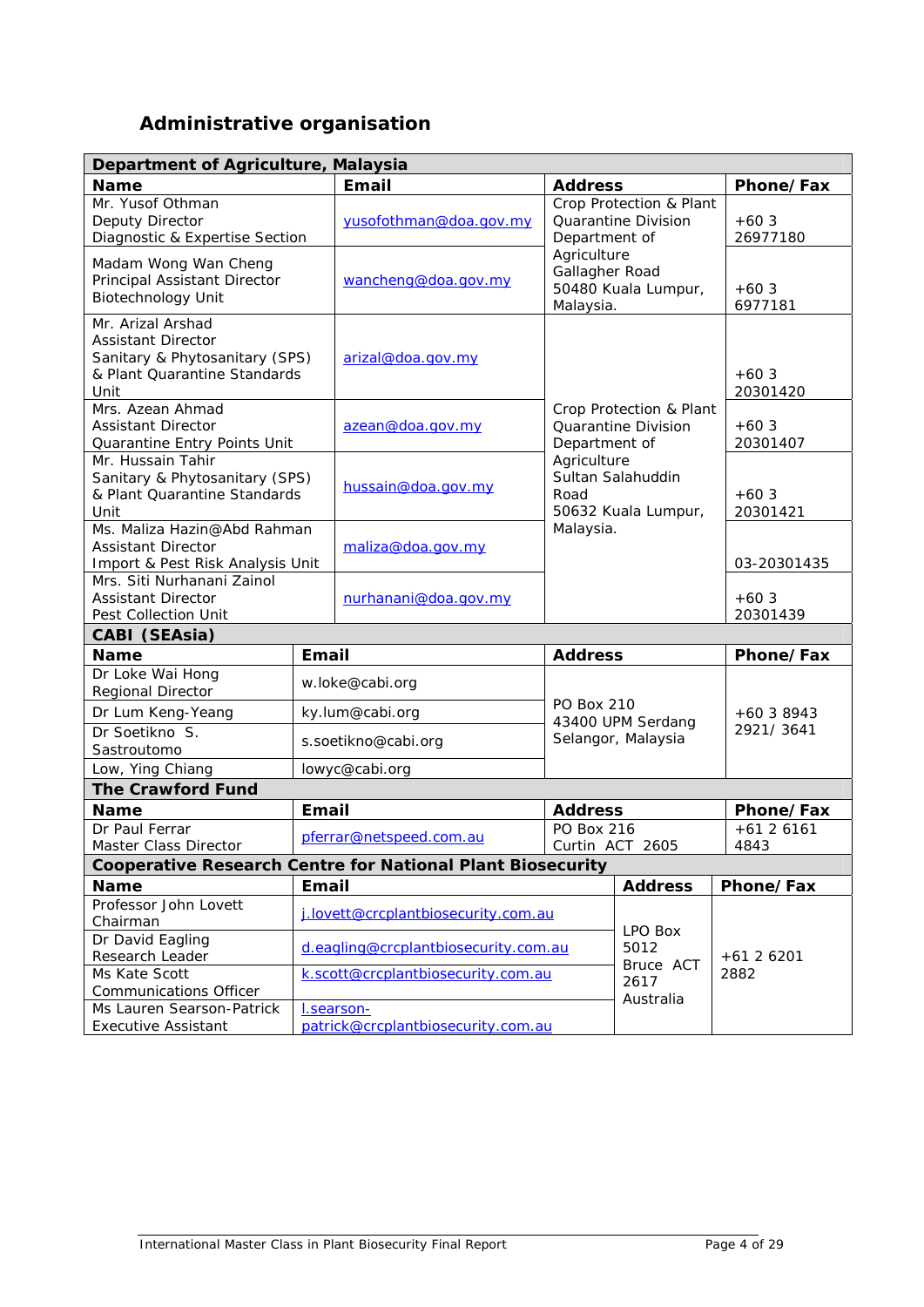## <span id="page-4-0"></span>**Presenters involved**

Presenters were drawn, principally, from staff of CABI and members of the CRCNPB, together with the Master Class Director, Dr Ferrar as detailed in the Program, (Attachment 1).

## **Other international experts involved**

A presentation was made by Audrey Young (MFIT Project).

## **Funding**

The Master Class was presented for approval to the Board of the CRCNPB (as the largest financial contributor) as Project No. CRC60072. Operating costs were estimated at \$125 000 with a complement of 15 to 25 participants. Components of the budget were expected to be CRCNPB \$50 000; The Crawford Fund \$35 000; ACIAR \$20 000 and the Government of Malaysia \$20 000.

CABI provided copies of its Crop Protection Compendium for each participant, together with other significant 'in kind' contributions. The Government of Malaysia covered the costs of the meeting room; transport and the Conference Dinner, and made very substantial 'in kind' contributions during the set up and wind down phases, as well as throughout the Master Class.

## **Master Class program**

Full detail of all lectures, practical classes and teachers are shown in the Program in Attachment 1.

## **Publications**

No formal, scientific publications are expected to emanate, directly, from the Master Class. However, a number of participants indicated an intention to prepare documentation for purposes of dissemination and the CRCNPB will make a media release.

## **Presentation of Master Class certificates**

Certificates, signed by senior representatives of the four collaborating organisations, were presented to each participant by Mr Sulaiman bin Md.Zain, Assistant Director General, Department of Agriculture and Agrobased Industry. The presentations formed part of the formal Closing Ceremony of the Master Class on Day 12.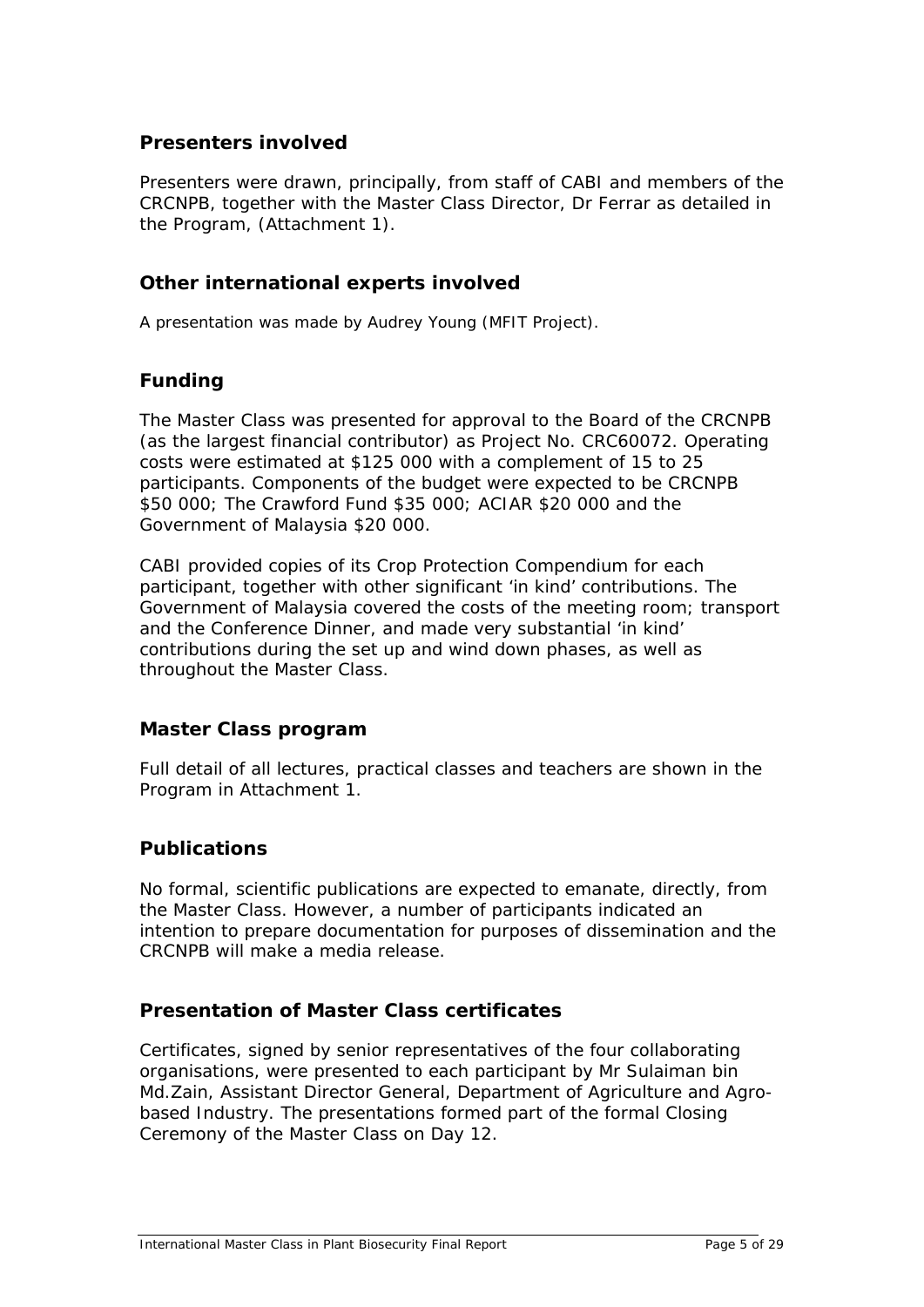## <span id="page-5-0"></span>**Summary of feedback from participants**

Feedback was sought from participants by circulating a questionnaire. Fifteen responses were received, two participants being unable to complete the questionnaire due to conflicting commitments during the time available.

The feedback provided below is a summary of the responses, which is provided in Attachment 2.

#### **1. What do you think is the most important thing you have learned from the Master Class?**

**Comment:** the most important points were perceived to be: understanding the concept of plant biosecurity (PB); the need to take an holistic approach to PB; the need for coordination/networking between disciplines and scientists; risk analysis; the development and availability of tools and of simple, reliable tests.

#### **2. What were the two most important aspects of the Master Class activities for you?** [n = 15]

|           | Lectures                                             | 10 |
|-----------|------------------------------------------------------|----|
|           | <b>Practical sessions</b>                            |    |
|           | <b>Discussion groups</b>                             |    |
| $\bullet$ | <b>Field visits</b>                                  |    |
|           | Meeting with other scientists with similar interests |    |

*'The exercise on surveillance was very enlightening and useful - not all of us see the same thing in the field'.* 

**Comment:** the efforts of all presenters was greatly appreciated. Field visits were informative and enjoyable (see comment, above), however, they did not rate in the top two 'aspects'. A planned visit to a 'point of entry' may have had a favourable effect on the ranking had it been possible.

#### **3. Did you find anything missing from the Master Class? If so what would you have liked to have been included?**

**Comment:** in general, there was a high level of satisfaction with the content of the Master Class. A view emerged during the Master Class that the scientific aspects of plant biosecurity need to be melded with policy and regulatory considerations. This view is reflected in some of the comments.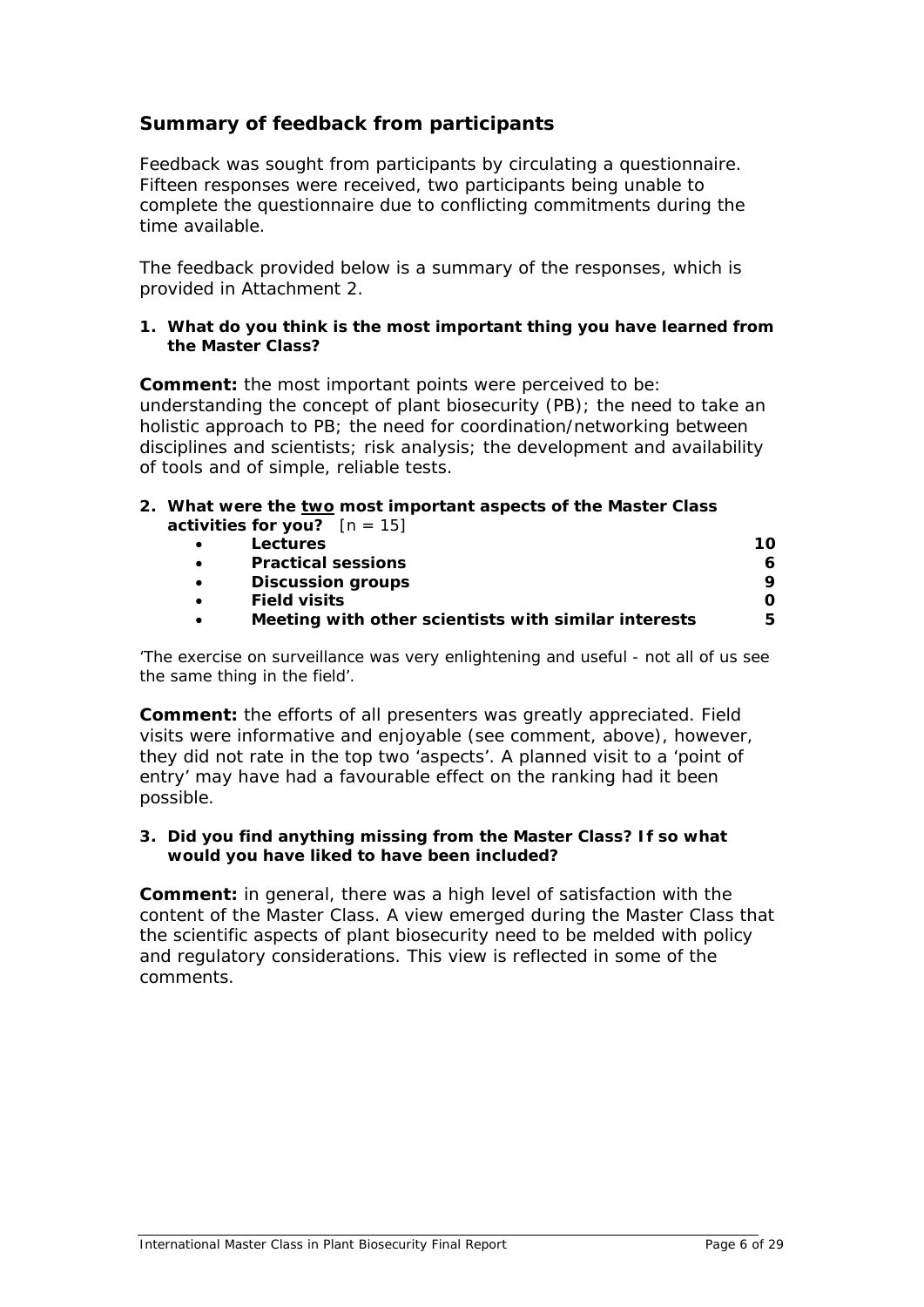#### **4. How has your view of biosecurity principles and practices changed as a result of the Master Class?**

**Comment:** The observation 'Biosecurity is more than quarantine, plant protection and free trade' exemplifies a general development of the biosecurity concept during the Master Class. This was accompanied by an embracing of the 'biosecurity continuum', that is, biosecurity needs to be addressed pre-border, at border and, in a worst case scenario, postborder. An introduction to the approaches, techniques and tools which enable the continuum to be addressed was appreciated.

#### **5. Has the range of your professional contacts changed as a result of this Master Class? If so please describe what has happened.**

**Comment:** With one exception the participants felt that their professional contacts had broadened during the Master Class experience. Diagnostics and urban surveillance were two topics which captured attention and are noted, specifically in feedback, here.

#### **6. What should be done now to reinforce the activities of this Master Class?**

**Comment:** widespread for support for post-Master Class activities is evident as is the development of means of sharing information. Capacity building, including promoting awareness in a broader professional and community context, was emphasised in the Master Class and is reflected here.

#### **7. Were the accommodation, meals and general arrangements appropriate? If not, could you provide details?**

**Comment:** personnel of the Department of Agriculture and Agro-based Industry, Malaysia, formed a secretariat. Members of which liaised with The Crawford Fund, CABI and the Cooperative Research Centre for National Plant Biosecurity (CRCNPB) before the event and were 'on the ground' in numbers during the Master Class. CABI made particular contributions to program development, presentations and to arranging travel for participants. With support from the Crawford Fund Director of Master Classes, the CRCNPB coordinated the program and provided many of the presenters. The attention to detail by the organisers is reflected in the, generally, very favourable feedback.

In respect of accommodation, the hotel was engaged in extensive refurbishment activities which, unfortunately, impacted on several participants.

#### **8. If we ran the Master Class again, what changes would you recommend?**

**Comment:** feedback indicates some interest in broadening presentations in the policy and regulatory areas. As indicated by responses to Question 2, group discussions were appreciated (and were extremely lively).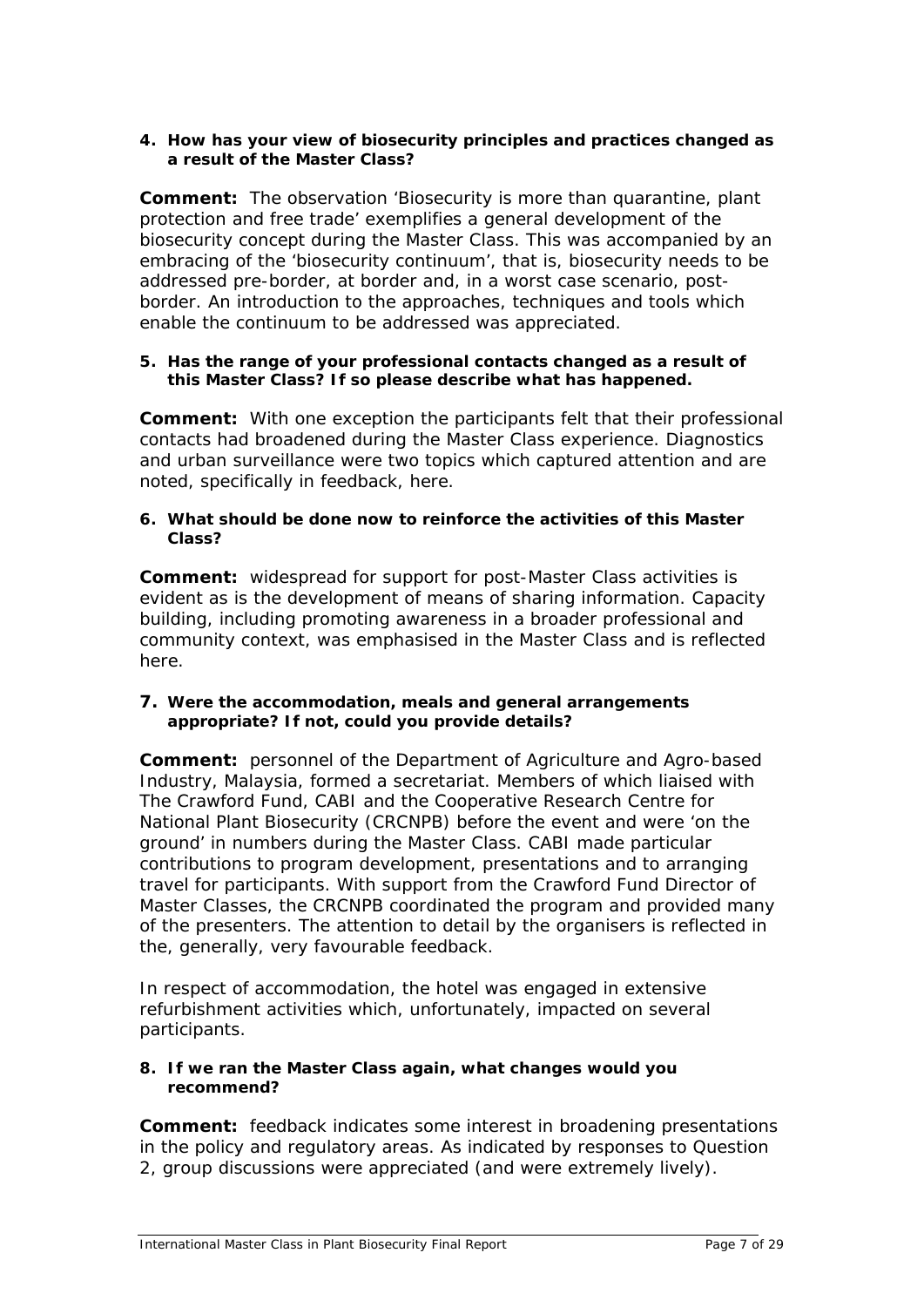Achieving a balance between the need to inform then deploying the information is a perennial challenge in training. A desire to spread training around the region, rather than dissatisfaction with the Malaysian experience, is reflected in some feedback.

#### **9. How do you propose to pass on the information you have learned to your colleagues in your home institution?**

**Comment:** a range of formal and less formal means of dissemination was nominated. Before departure, all participants were provided with a CD containing copies of Master Class presentations; contact details for organisers and participants; a photo gallery, which includes the Opening Ceremony; the Closing Ceremony, and an audio-visual presentation prepared by the participants as a gesture of thanks.

#### **10.Will it be difficult to implement the knowledge you have learned from the Master Class into your work activities in your home institution? If so, can you provide details?**

**Comment:** the range of responses reflects the differences prevailing in the ten countries represented at the Master Class, not least economic conditions. Overall, expectations of being able to implement learnings from the Master Class were high.

#### **11. Are there any other comments you would like to make?**

**Comment:** disparities in capacity between countries is, again, evident in responses to this question. There is optimism that a regional network could be developed and this may involve further training, whether in the form of Master Classes or alternative approaches. The availability of advanced technologies and the potential which these have for boosting regional plant biosecurity capability was clearly recognised.

*'Above all the course was conducted in a very interactive discussion mode'* is an accolade greatly appreciated by the Master Class personnel.

**Postscript:** Commencing on Day 2, each morning, Professor Lovett (the Master Class 'champion') presented a brief summary of the previous day's 'learnings' and sought feedback from participants as a 'reality check'. The summary for Day 1 (below) was re-visited and validated on Day 12.

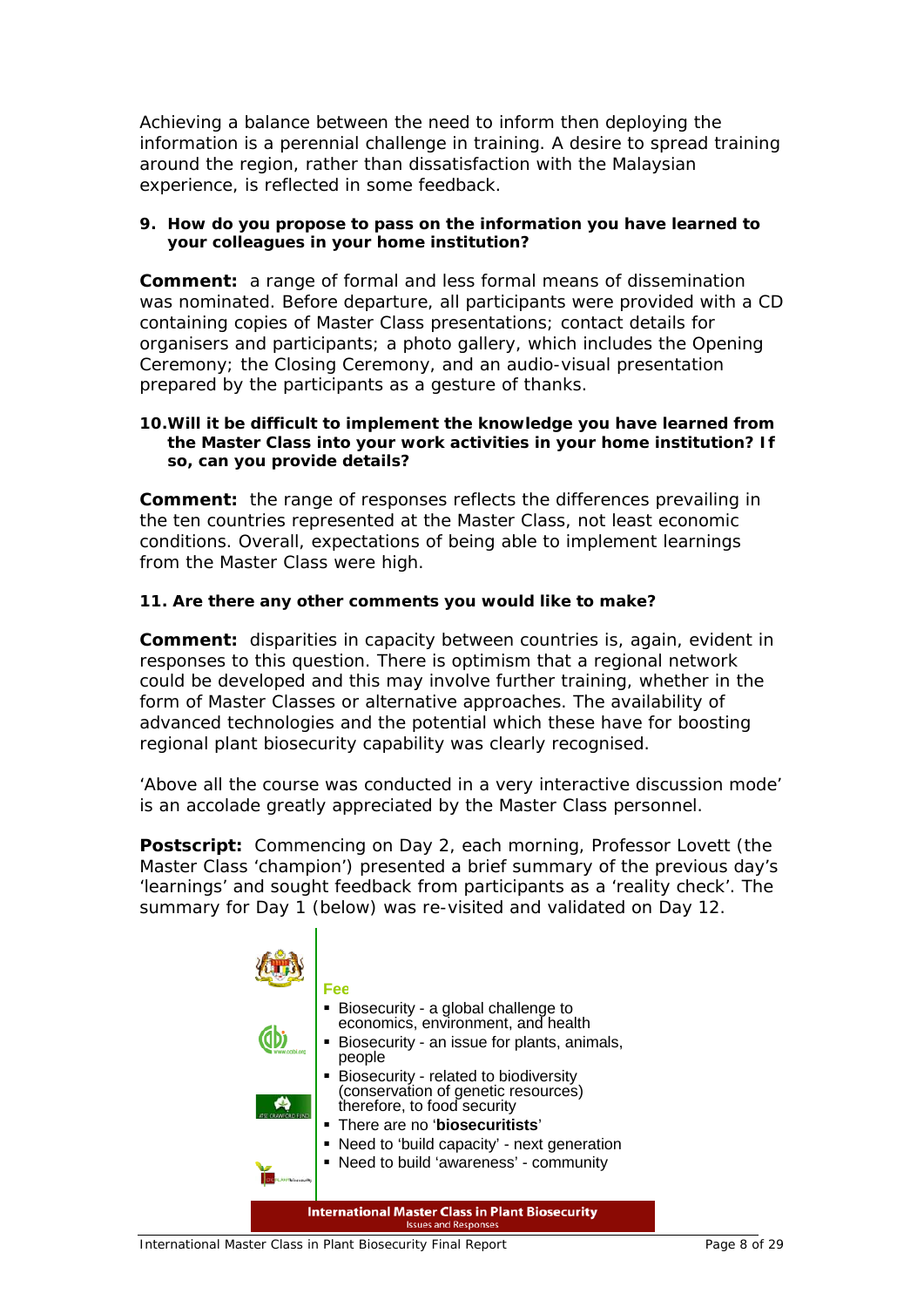## <span id="page-8-0"></span>**Follow Up Activities**



Also on Day 12, participants were invited to suggest how the various follow up activities which they had nominated for consideration might be effected. Additional training and the establishment of a network for information exchange are priorities.

CABI is canvassing the establishment of a diagnostic network through which access to some of the contemporary techniques demonstrated through the Master Class might be achieved. This is an activity in which the CRCNPB might also wish to be involved.

Loss of grain in storage was perceived by all participants as a significant problem. The lowest losses suggested were 10% of crop stored. This appears to be an area where 'non-competitive' research and development might be carried out and may be of interest to the CRCNPB.

A 'resource audit' in each country was felt to be a useful and relatively inexpensive exercise which would be of value in targeting additional follow up activities to the areas of greatest need.

## **Participant List**

A full list of participants is provided as Attachment 3.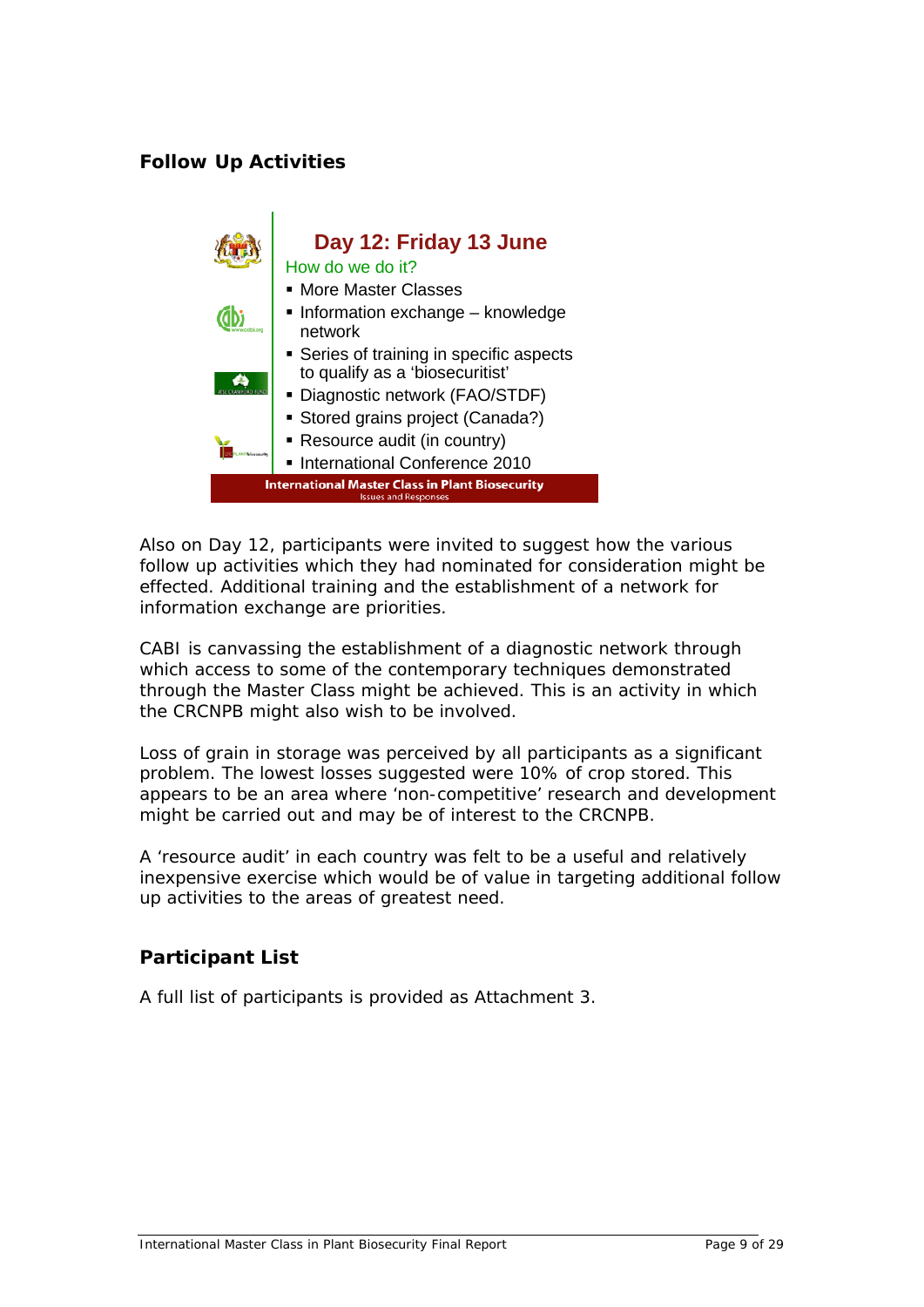## <span id="page-9-0"></span>**Outcomes**

In submitting the Master Class as Project CRC60072 the proponents forecast three major outcomes. The first was the establishment of stronger linkages between CABI, the Crawford Fund, ACIAR and the CRCNPB. Although ACIAR's input was limited, support was strong. The other three parties worked closely and harmoniously to mount and conduct the Master Class. Their efforts were greatly facilitated by the extent to which the Department of Agriculture and Agro-based Industry, Malaysia enthusiastically contributed to the execution of the Master Class.

The second expected outcome was 'enhanced awareness of biosecurity risks and the consequences of breaches of biosecurity in ASEAN countries and their neighbours'. Feedback from participants indicates that this outcome was also achieved.

The third outcome was 'positive benefits to Australia from reduced risk of incursions'. Enhanced awareness in neighbouring countries would be expected to contribute to the achievement of this outcome. Actions from Australia on several of the nominated follow up activities would consolidate progress made.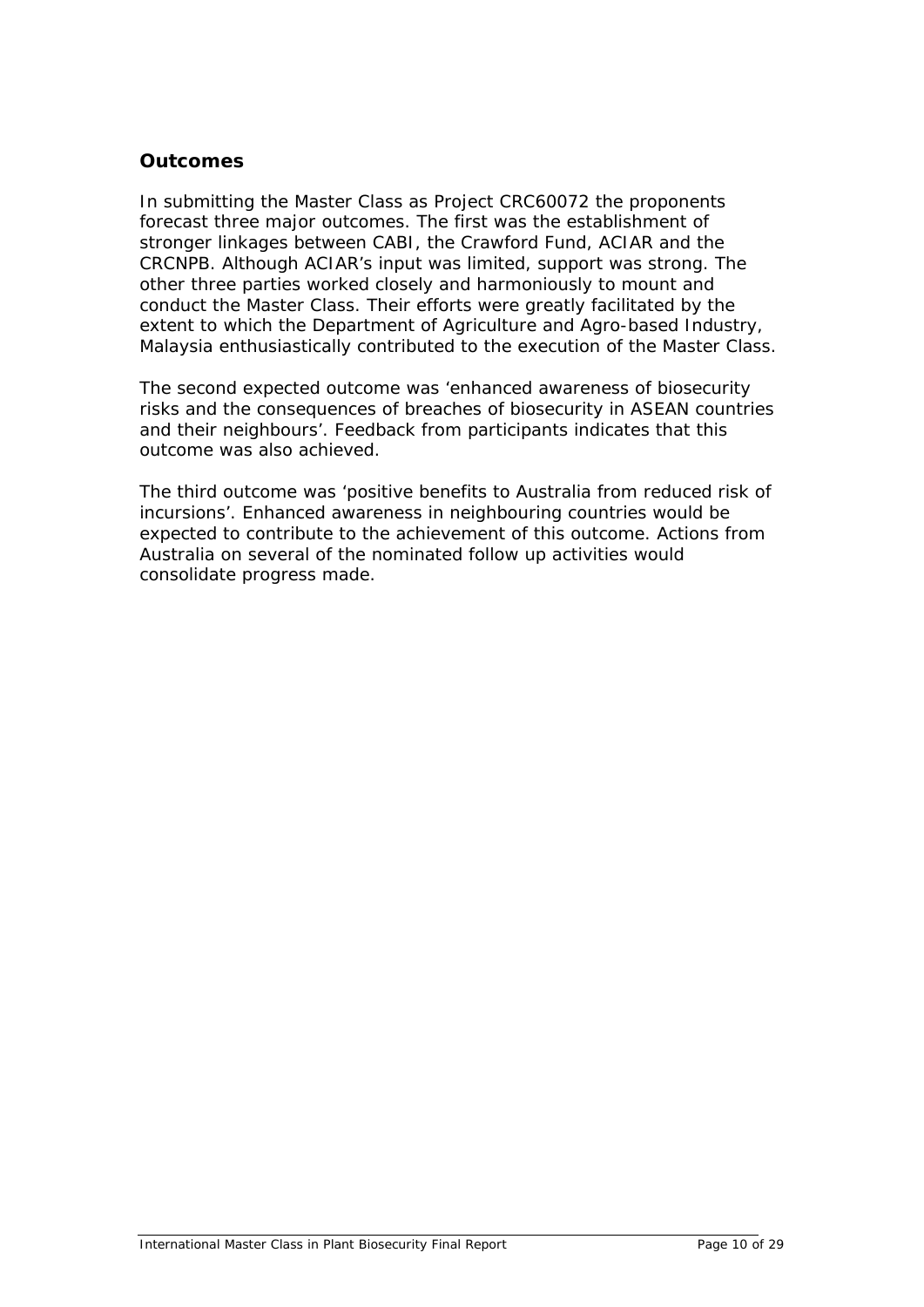



## **International Master Class in Plant Biosecurity: Issues and Responses Legend Hotel, Kuala Lumpur, Malaysia, 2 - 13 June 2008**

## **OFFICIAL PROGRAM**

|                         | Time            | Event                               |
|-------------------------|-----------------|-------------------------------------|
| 1 June 2008<br>(Sunday) | $15:00 - 17:00$ | Participants arrive<br>Registration |

| <b>M'Class Day 1</b> | <b>Time</b>     | <b>Event</b>                                                                                                                                                                                                                                                                                                                           |
|----------------------|-----------------|----------------------------------------------------------------------------------------------------------------------------------------------------------------------------------------------------------------------------------------------------------------------------------------------------------------------------------------|
| 2 June 2008          | $08:00 - 08:40$ | Arrival of invited guests                                                                                                                                                                                                                                                                                                              |
| (Monday)             | $08:40 - 08.50$ | Arrival of Australian High Commissioner and<br>Secretary General, MAABI                                                                                                                                                                                                                                                                |
|                      | $08:50 - 09:00$ | Arrival of Secretary General, Ministry of Agriculture<br>and Agro-based Industry Malaysia                                                                                                                                                                                                                                              |
|                      | $09:00 - 09:10$ | Welcoming Remarks by Director of Master Class<br>program, The Crawford Fund Dr Paul Ferrar                                                                                                                                                                                                                                             |
|                      | $09:10 - 09:30$ | Welcoming Address by Her Excellency Mrs Penny<br>Williams, Australian High Commissioner                                                                                                                                                                                                                                                |
|                      | $09:30 - 10.00$ | Opening address by Y.Hg. Dato' Dr Zulkifli Idris,<br>Secretary General, Ministry of Agriculture and Agro-<br>based Industry, Malaysia<br>Also attended by:<br>Mr. Ruseley b. Dato' Khalid<br>Director General of Agriculture, Malaysia<br>Mr. Sulaiman bin Md. Zain<br>Deputy Director General of Agriculture (Operation),<br>Malaysia |
|                      | $10:00 - 10:10$ | Thank you notes and presentation of mementos<br>Professor John Lovett (Cooperative Research Centre<br>for National Plant Biosecurity)                                                                                                                                                                                                  |
|                      | $10:10 - 10:30$ | Master Class Group Photo with Distinguished Guests                                                                                                                                                                                                                                                                                     |
|                      | $10:30 - 11:00$ | Morning tea                                                                                                                                                                                                                                                                                                                            |
|                      | $11:00 - 11:30$ | Orientation of Master Class and discussion of desired<br>outcomes (Dr Paul Ferrar)                                                                                                                                                                                                                                                     |
|                      | $11:30 - 12:30$ | Key address "Strategic responses to global<br>biosecurity challenges: An Australian perspective"<br>(Professor John Lovett)                                                                                                                                                                                                            |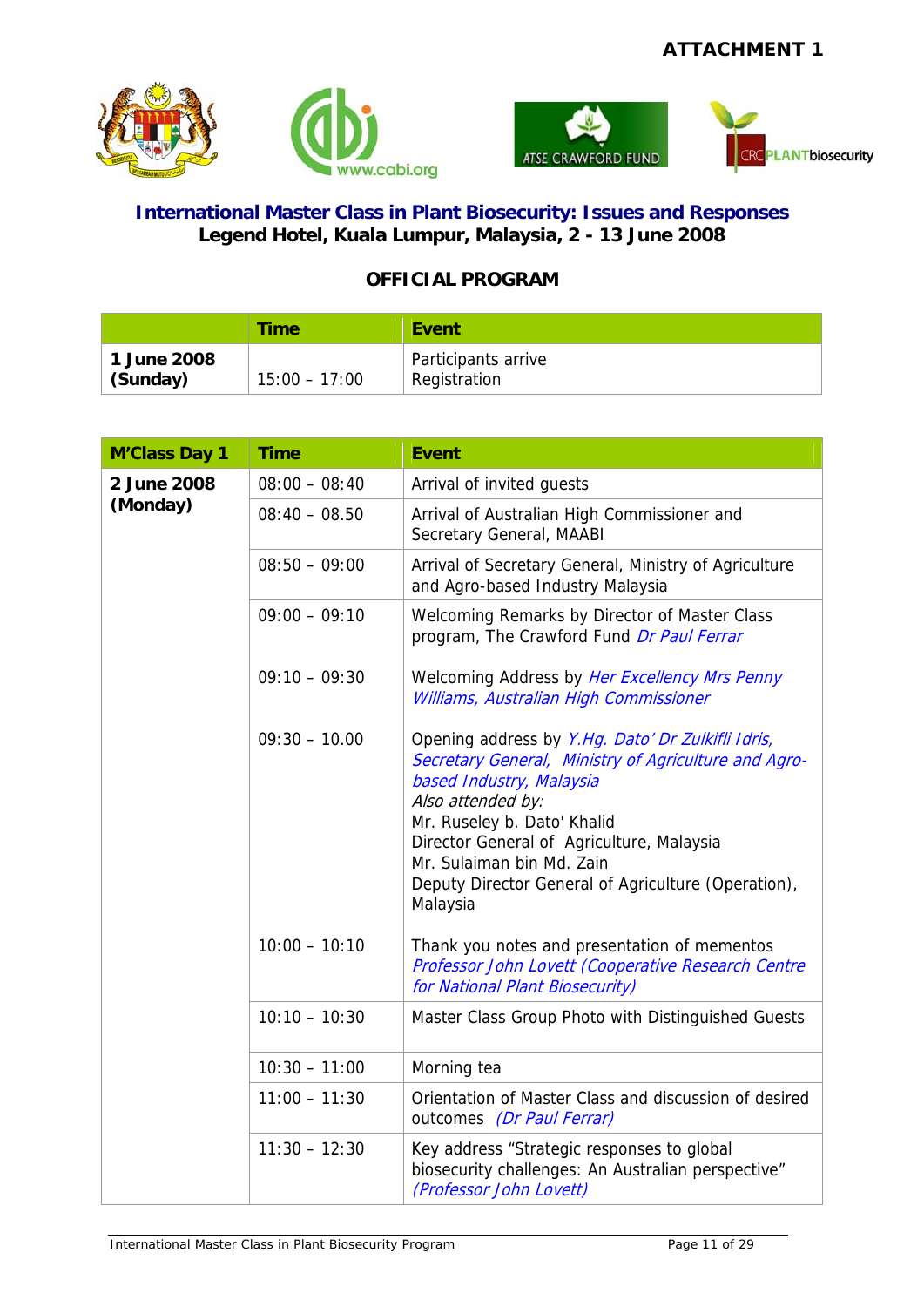| $12:30 - 14:00$ | Lunch (and networking)                                                                                                                      |
|-----------------|---------------------------------------------------------------------------------------------------------------------------------------------|
| $14:00 - 15:15$ | Research responses to global biosecurity challenges:<br>An Australian perspective (Dr David Eagling)                                        |
| $15:15 - 15:30$ | Refreshments                                                                                                                                |
| $15.30 - 16:30$ | Concurrent sessions (2): A response to biosecurity<br>issues raised from the opening addresses (Professor<br>John Lovett; Dr David Eagling) |
| $16:30 - 17:00$ | A foundation for food security (The Global Crop<br>Diversity Trust) (Professor John Lovett)                                                 |
| $16:30 - 17:30$ | Informal discussions and refreshments (with<br>introduction to networking opportunities)                                                    |

| Day 2       | <b>Time</b>     | <b>Event</b>                                                                                                                   |
|-------------|-----------------|--------------------------------------------------------------------------------------------------------------------------------|
| 3 June 2008 | $08:30 - 09:00$ | Review previous day's activities (CRC - John Lovett)                                                                           |
| (Tuesday)   | $09:00 - 10:30$ | Country presentations on approaches to plant<br>biosecurity<br>1. Bangladesh<br>2. Cambodia<br>3. India<br>4. Laos             |
|             | $10:30 - 11:00$ | Morning Tea                                                                                                                    |
|             | $11:00 - 12:20$ | Country Presentations (continued)<br>5. Malaysia<br>6. Myanmar<br>7. Philippines<br>8. Singapore<br>9. Thailand<br>10. Vietnam |
|             | $12:20 - 12:30$ | Reflections on Country presentations (CRC - John<br>Lovett)                                                                    |
|             | $12:30 - 14:00$ | Lunch                                                                                                                          |
|             | $14:00 - 15:30$ | Communities and their role in plant biosecurity<br>(CRC – Kaler Surata, Ian Falk)                                              |
|             | $15:30 - 16:00$ | Refreshments                                                                                                                   |
|             | $16:00 - 17:00$ | Diagnostic techniques (David Eagling)                                                                                          |

| Day 3       | <b>Time</b>     | Event                                                                 |
|-------------|-----------------|-----------------------------------------------------------------------|
| 4 June 2008 | $08:30 - 09:00$ | Review previous day's activities (CRC - John Lovett)                  |
| (Wednesday) | $09:00 - 10:30$ | Impact Management (theory and case studies) (CRC<br>- David Eagling)  |
|             | $10:30 - 11:00$ | Morning Tea                                                           |
|             | $11:00 - 12:30$ | Education frameworks for biosecurity (CRC - Kirsty<br><b>Bayliss)</b> |
|             | $12:30 - 14:00$ | Lunch                                                                 |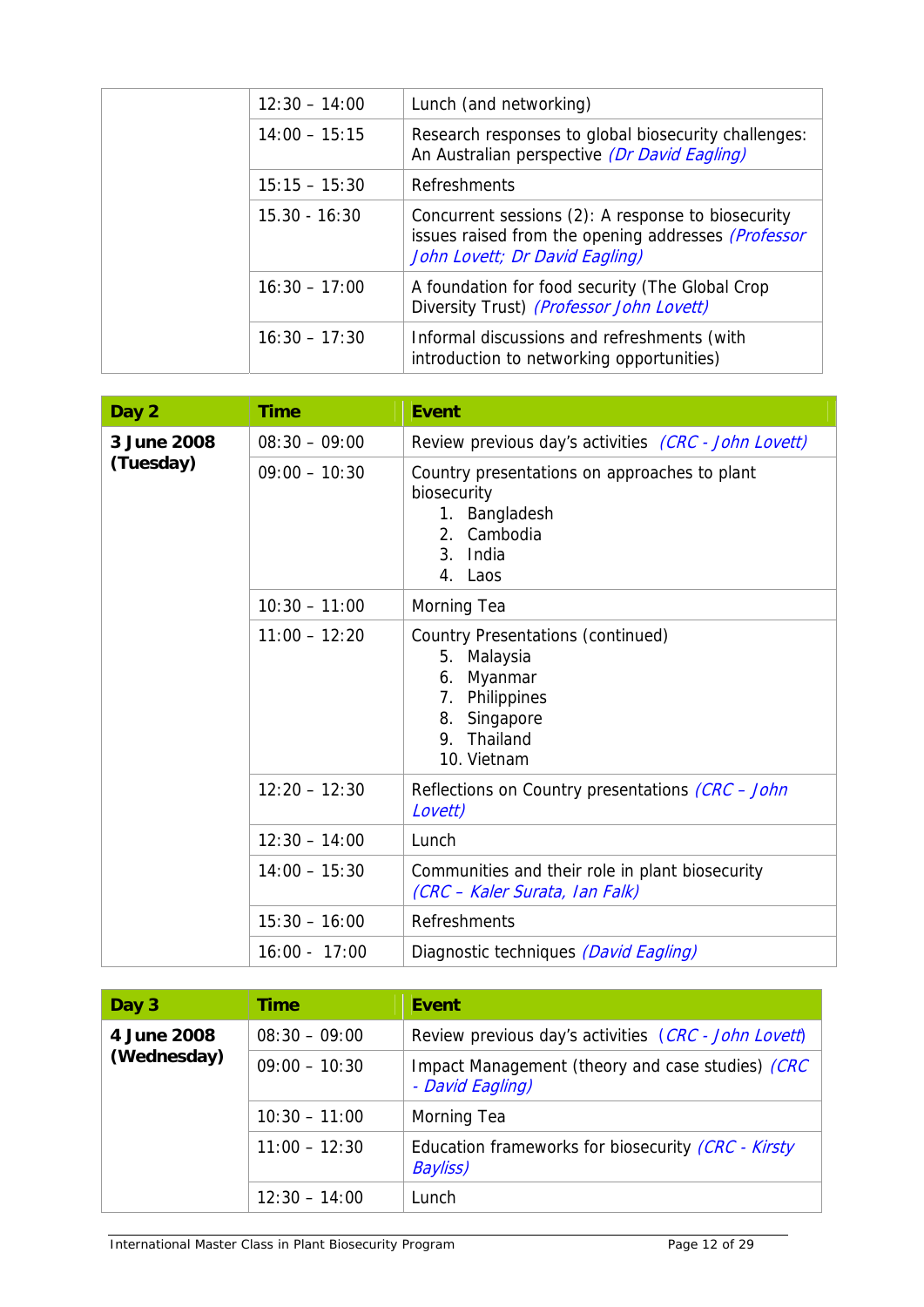| $14:00 - 15:30$ | Risk Analysis (introduction to concepts and<br>international frameworks) (CRC - Kirsty Bayliss) |
|-----------------|-------------------------------------------------------------------------------------------------|
| $15:30 - 15:45$ | Refreshments                                                                                    |
| $15:45 - 17:00$ | Risk Analysis (introduction to concepts and<br>international frameworks) (CRC - Kirsty Bayliss) |

| Day 4       | <b>Time</b>     | Event                                                               |
|-------------|-----------------|---------------------------------------------------------------------|
| 5 June 2008 | $08:30 - 09:00$ | Review previous day's activities (CRC - John Lovett)                |
| (Thursday)  | $09:00 - 10:30$ | Risk Analysis (Overview of tools) (CABI - Lina Yip)                 |
|             | $10:30 - 11:00$ | Refreshment                                                         |
|             | $11:00 - 12.30$ | Risk Analysis (Overview of tools) (CABI - Soetikno)                 |
|             | $12:30 - 14:00$ | Lunch                                                               |
|             | $14:00 - 17:00$ | Risk Analysis (practical exercises/CABI tools) (CABI -<br>Soetikno) |
|             | $15:30 - 15:45$ | Refreshments                                                        |
|             | $15:45 - 17:00$ | Risk Analysis (practical exercises/CABI tools) (CABI -<br>Soetikno) |

| Day 5       | <b>Time</b>     | Event                                                                                |
|-------------|-----------------|--------------------------------------------------------------------------------------|
| 6 June 2008 | $08:30 - 09:00$ | Review previous day's activities (CRC - John Lovett)                                 |
| (Friday)    | $09:00 - 10:30$ | Food traceability (MFIT project - Audrey Yong)                                       |
|             | $10:30 - 11:00$ | Morning Tea                                                                          |
|             | $11:00 - 12:30$ | Post-Harvest Integrity(theory) (CRC - John Lovett)                                   |
|             | $12:30 - 14:45$ | Lunch / prayers                                                                      |
|             | $14:45 - 15:30$ | Open Forum (Crawford - Paul Ferrar)                                                  |
|             | $15:00 - 15:45$ | Refreshments                                                                         |
|             | $15.45 - 17:15$ | Discussion groups: biosecurity planning (David<br>Eagling; Paul Ferrar; John Lovett) |

| Day 6                     | <b>Time</b>     | Event                           |
|---------------------------|-----------------|---------------------------------|
| 7 June 2008<br>(Saturday) | $08:30 - 17:30$ | Field trip to Genting Highlands |

| Day 7                   | Time    | Event           |
|-------------------------|---------|-----------------|
| 8 June 2008<br>(Sunday) | All day | Free activities |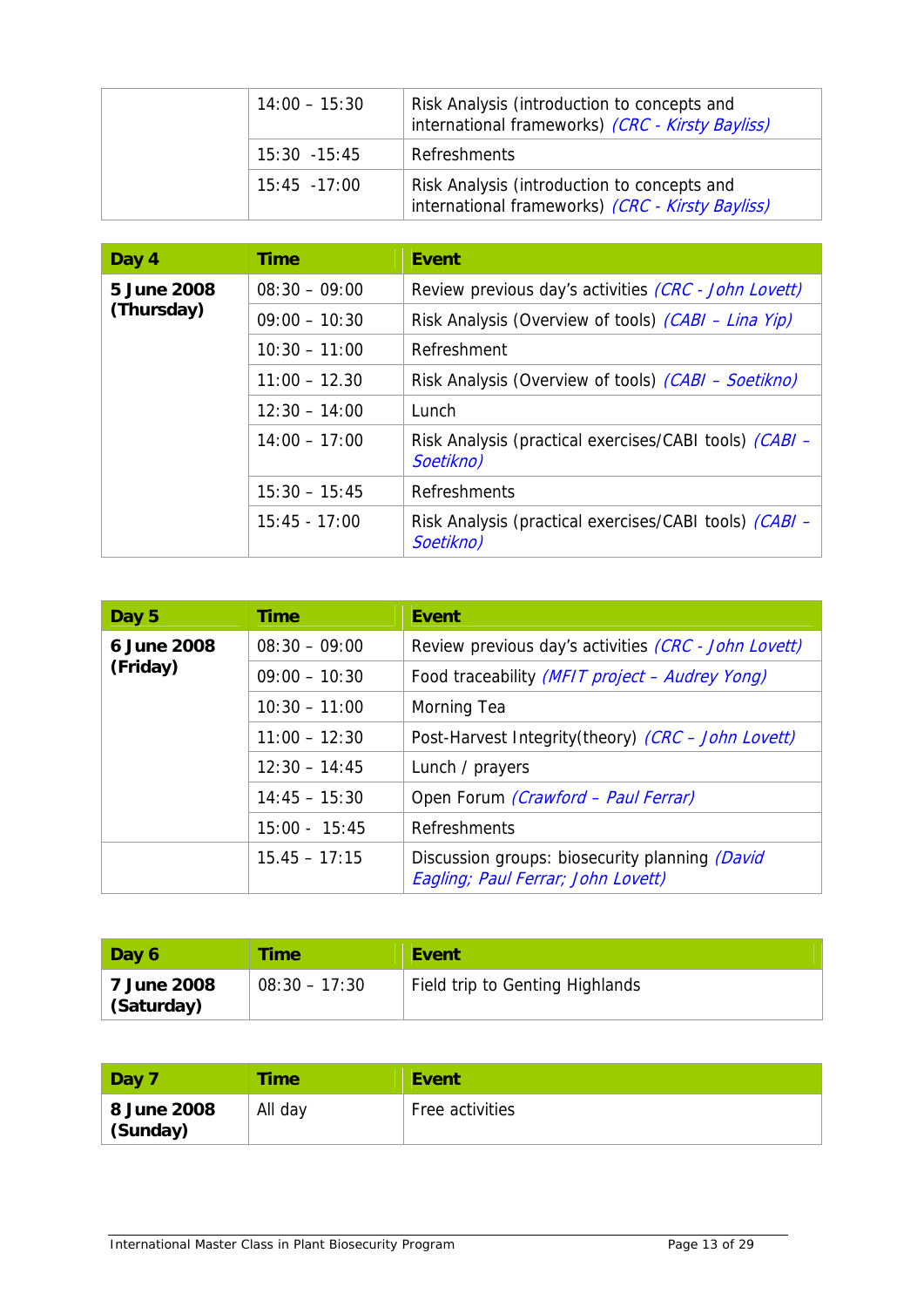| Day 8       | <b>Time</b>     | <b>Event</b>                                       |  |
|-------------|-----------------|----------------------------------------------------|--|
| 9 June 2008 | $08:30 - 09:00$ | Review Friday's activities (CRC - John Lovett)     |  |
| (Monday)    | $09:00 - 10:30$ | Diagnostic (theory and exercise) (CRC - Gary Kong) |  |
|             | $10:30 - 11:00$ | Morning Tea                                        |  |
|             | $11:00 - 12:30$ | Diagnostic (theory) (CRC - Amy Carmichael)         |  |
|             | $12:30 - 14:00$ | Lunch                                              |  |
|             | $14:00 - 15.30$ | Diagnostic (practical) (CRC - Darren Peck)         |  |
|             | $15:30 - 15:45$ | Refreshments                                       |  |
|             | $15:45 - 17:00$ | Informal discussions: diagnostics                  |  |

| Day 9               | <b>Time</b>     | Event                                                                                                                                                                                                |
|---------------------|-----------------|------------------------------------------------------------------------------------------------------------------------------------------------------------------------------------------------------|
| <b>10 June 2008</b> | $08:30 - 09:00$ | Review previous day's activities (CRC - John Lovett)                                                                                                                                                 |
| (Tuesday)           | $09:00 - 10:15$ | Surveillance (theory) (CRC- Darryl Hardie)                                                                                                                                                           |
|                     | $10:15 - 10:45$ | Morning Tea                                                                                                                                                                                          |
|                     | $10:45 - 12:45$ | Surveillance (theory) (CRC- Darryl Hardie)                                                                                                                                                           |
|                     | $12:45 - 14:00$ | Lunch                                                                                                                                                                                                |
|                     | $14:00 - 17:00$ | Surveillance (field practical) (CRC- Darryl Hardie)                                                                                                                                                  |
|                     | $17:00 - 18:30$ | Free time                                                                                                                                                                                            |
|                     | $19:00 - 22:00$ | Master Class dinner (Seri Melayu restaurant)<br>Attended by:<br>Mr. Sabtu bin Slamat<br>Deputy Director General of Agriculture<br>(Development), Malaysia<br>Nigel Corey, Australian High Commission |

| <b>Day 10</b>               | Time            | Event                                                                                                     |
|-----------------------------|-----------------|-----------------------------------------------------------------------------------------------------------|
| 11 June 2008<br>(Wednesday) | $08:30 - 17:30$ | Field trip to Selangor Fruit Valley, Batang Berjuntal<br>and Taman Pertanian Malaysia (agricultural park) |

| <b>Day 11</b>              | <b>Time</b>     | Event                                                                                         |  |
|----------------------------|-----------------|-----------------------------------------------------------------------------------------------|--|
| 12 June 2008<br>(Thursday) | $09:00 - 09:30$ | Review Tuesday and Wednesday activities <i>(CRC -</i><br>John Lovett)                         |  |
|                            | $09:30 - 10:30$ | Reflections on biosecurity with responses by Master<br>Class participants (CRC - John Lovett) |  |
|                            | $10:30 - 11:00$ | Morning tea                                                                                   |  |
|                            | $11:00 - 12:45$ | Palm oil and rubber in a biosecurity context <i>(CABI -</i><br>KYLum)                         |  |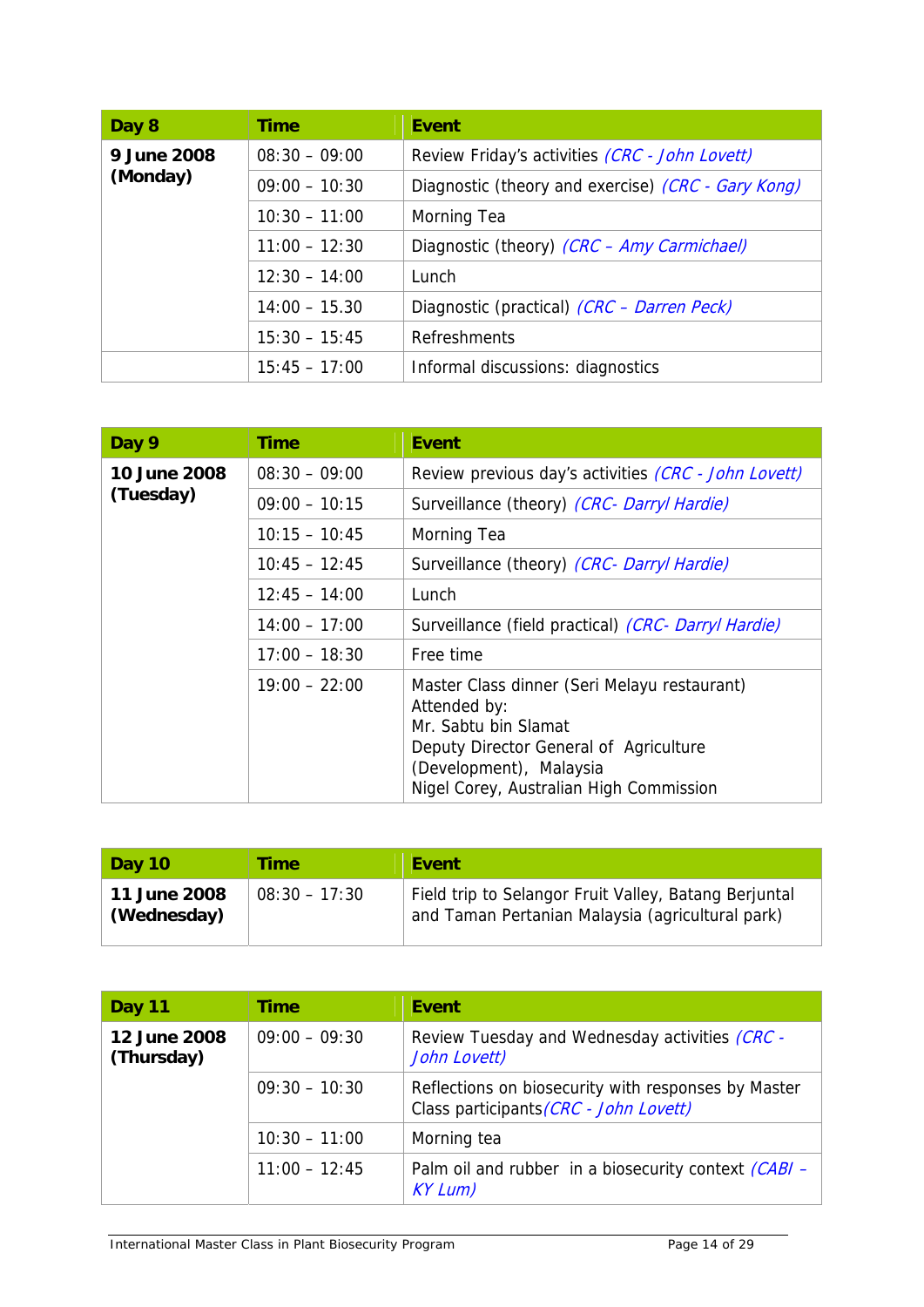| $12:45 - 14:00$ | Lunch                                                                                                                           |
|-----------------|---------------------------------------------------------------------------------------------------------------------------------|
| $14:00 - 17:30$ | Network building – "Beyond the Master Class"<br>(CRC - John Lovett; CABI - KY Lum)<br><b>Completion of Master Class surveys</b> |
| $15:00 - 15:45$ | Refreshments                                                                                                                    |
| $15:45 - 17:30$ | Network building - "Beyond the Master Class"<br>(CRC - John Lovett; CABI - KY Lum)<br><b>Completion of Master Class surveys</b> |

| <b>Day 12</b>            | <b>Time</b>     | Event                                                                                                                                                                            |
|--------------------------|-----------------|----------------------------------------------------------------------------------------------------------------------------------------------------------------------------------|
| 13 June 2008<br>(Friday) | $09:00 - 10:15$ | "Where to next?" Building on the Master Class<br>outcomes (including feedback surveys) (CRC - John<br>Lovett; CABI - KY Lum; Soetikno)                                           |
|                          | $10:15 - 10:45$ | Morning tea                                                                                                                                                                      |
|                          | $10:45 - 11:15$ | Closing Ceremony: <i>(CABI – Soetikno; CRC – John</i><br>Lovett)<br>Attended by:<br>Mr. Sulaiman bin Md. Zain<br>Deputy Director General of Agriculture (Operation),<br>Malaysia |
|                          | $11:00 - 11:15$ | Presentation of Master Class certificates (CRC - John<br>Lovett). Presentation of mementos (CRC - John<br>Lovett)                                                                |
|                          | $11:15 - 11:45$ | Informal discussions and networking                                                                                                                                              |
|                          | $11:45 - 13:00$ | Lunch and departure                                                                                                                                                              |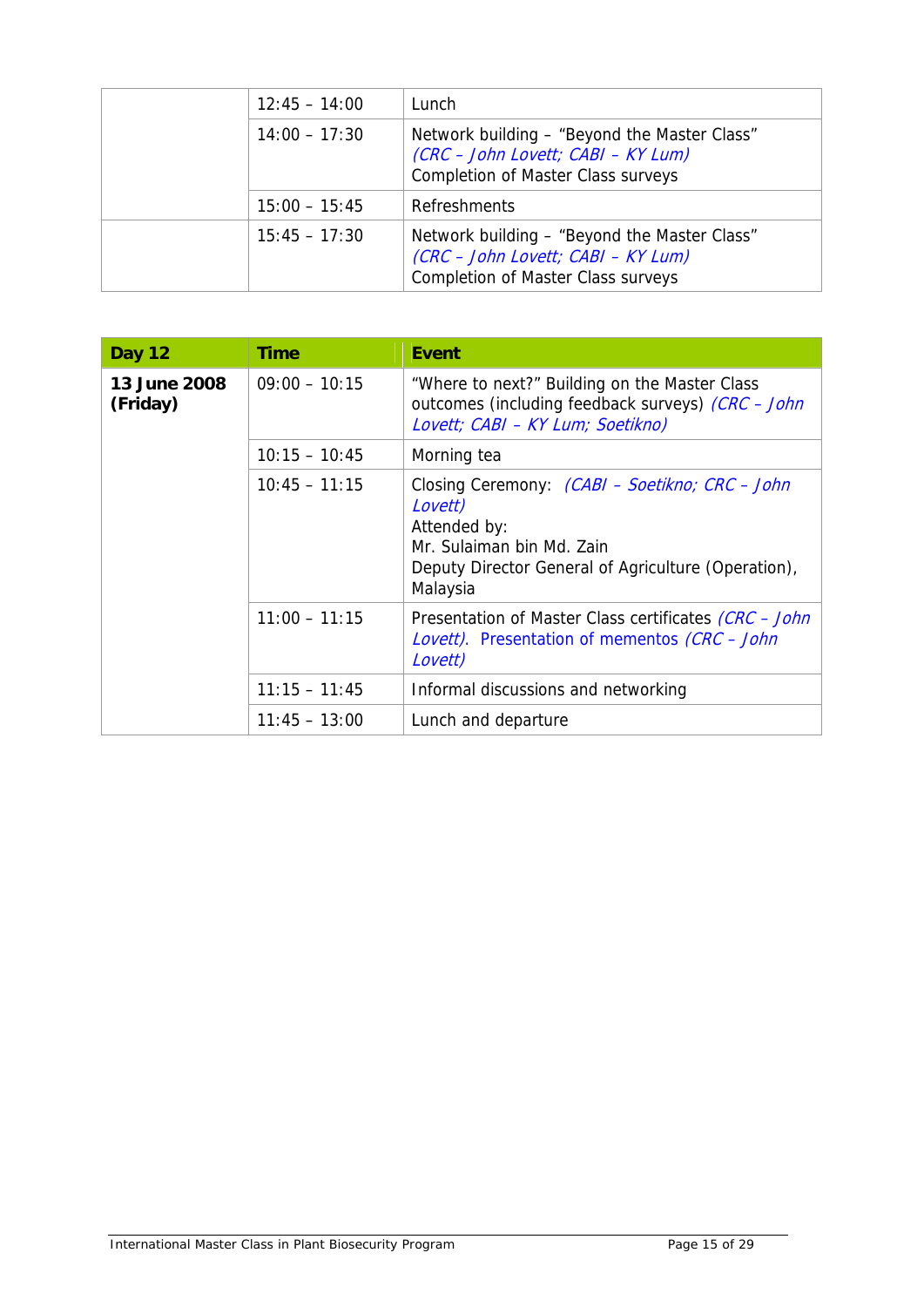





## **International Master Class in Plant Biosecurity: Issues and Responses Legend Hotel, Kuala Lumpur, Malaysia, 2 - 13 June 2008**

## **FEEDBACK RESPONSES**

#### **1. What do you think is the most important thing you have learned from the Master Class?**

'That biosecurity can be improved through a holistic approach that expands beyond plant quarantine parameters'.

'Concept of biosecurity'.

'Overall concept/meaning of biosecurity. Means/techniques/tools can be used for pest risk analysis. Access to pest information in the region'.

'CRC Plant Biosecurity is networking/coordinating scientists of different fields and institutes to work as a team for a common and most important for Australia – biosecurity'.

'The single most important thing I learnt was the importance of have a simple, reliable tests for diagnostics of pests which can pinpoint pest and be widely acceptable. Equally important is surveillance the difficulty of conducting authentic surveillance was also realised'.

'The application of diagnostic tools and techniques in pest detection and identification and risk analysis and management'.

'1. Concept and purpose of Plant Biosecurity. 2. How we can implement biosecurity in our country. 3. Think for the trade, what biosecurity should be implies legislation and technical condition. 4. Sharing the information'.

'Priority (1) What is 'Plant Biosecurity'. (2) How to do about plant biosecurity. (3) The importance of cooperative between each country in the region to protect and prevent plant biosecurity'.

'Biosecurity scope and definition'. Preparedness and Prevention. Diagnostic. Surveillance. Risk management and impact'.

'Preparedness, planning, communication and the importance of the economic losses done by the exotic pests and diseases'.

'More experience and new information for all countries. Increased awareness of plant biosecurity. Using new CPC system of pest risk analysis. Identification of pests and diseases following IPPC and usefully reference of plant biosecurity for each country'.

'The concept of plant biosecurity and diagnostic'.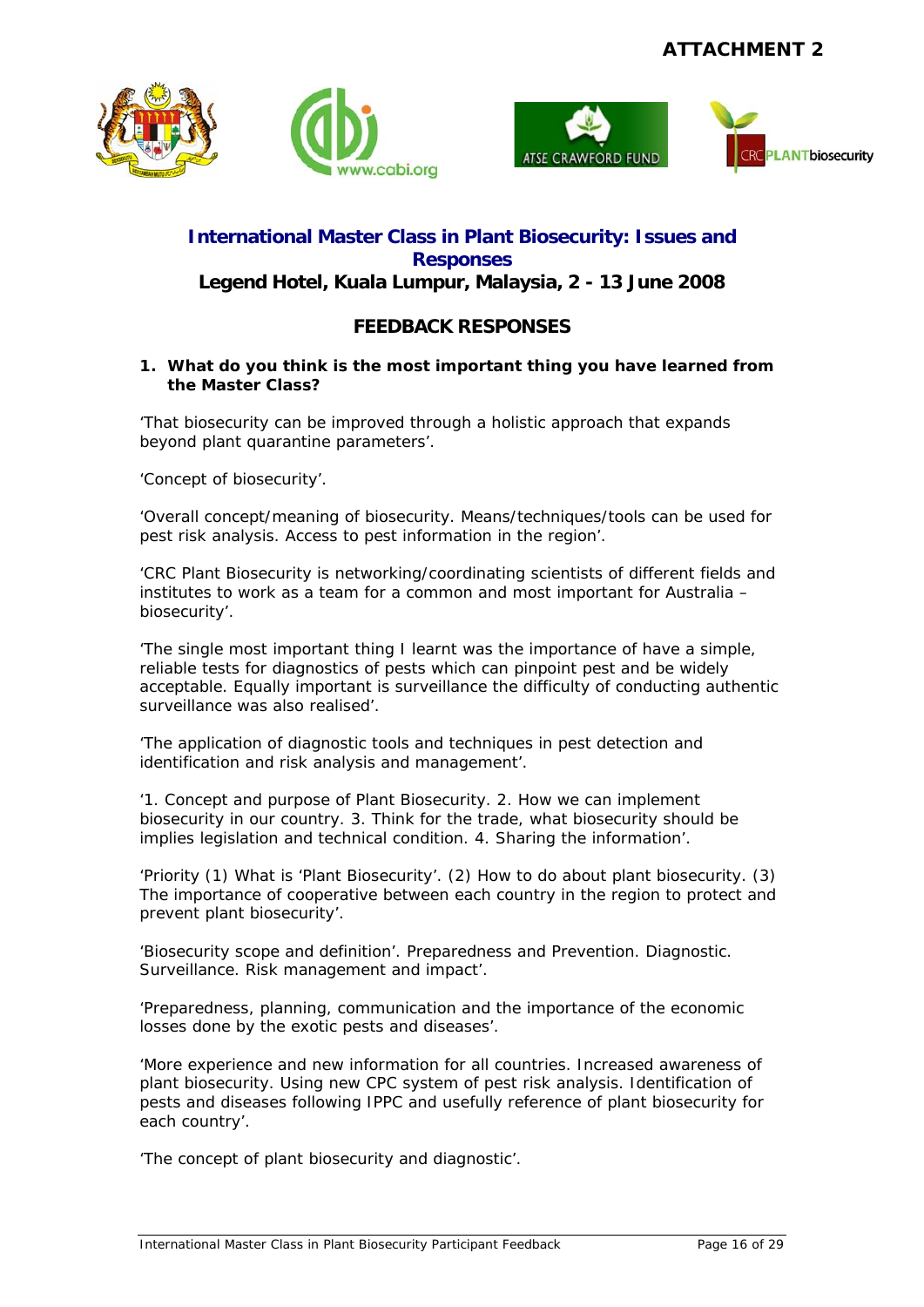'I learned (1) what is biosecurity (2) surveillance (3) incursion (4) preparedness (5) PRA (6) PaDIL (7) diagnostics and remote diagnostics (8) entry and establishment of pests, and some other new knowledge and practices'.

'The overview of plant biosecurity – encompassing more than Plant Quarantine'. 'Awareness of Emergency Plant Pest incursions. Preparedness and Prevention. Diagnostics. Holistic approach., Education and Training'.

#### **2. What were the two most important aspects of the Master Class activities for you?**  $[n = 15]$

|           | Lectures                                             | 10. |
|-----------|------------------------------------------------------|-----|
| $\bullet$ | <b>Practical sessions</b>                            |     |
|           | <b>Field visits</b>                                  |     |
| $\bullet$ | Meeting with other scientists with similar interests | 5   |
|           |                                                      |     |

#### **3. Did you find anything missing from the Master Class? If so what would you have liked to have been included?**

'The syllabus is OK'.

'No, within the time period of the training, all the topics were covered very nicely'.

'All the essential topics were covered but I felt that PRA (theory) could have been given one full day so that first timers can do the exercise better using CPC'.

'Information campaign and dissemination of pest of quarantine importance in all ports of entry'.

'1. How to define Market Access; what all the things we should consider? 2. Risk mitigation. 3. Publishing. 4. Human resource management. 5. Negotiation techniques'.

'No, it did not. However, all of the detail of Master Class we must get the criteria to make decision for our country'.

'Group discussion on how to solve real biosecurity problem – issue, challenges and mitigation. Each group could come out with the process of work'.

'The technique of surveillance'.

'The SPS and IPPC rules can be added in the Master Class course for better understand of the participants'.

'What is a Plant Biosecurity Policy. An example of the policy would be very helpful for implementation'.

'What can CRC do for ASEAN countries?

'Nil'. 'No'.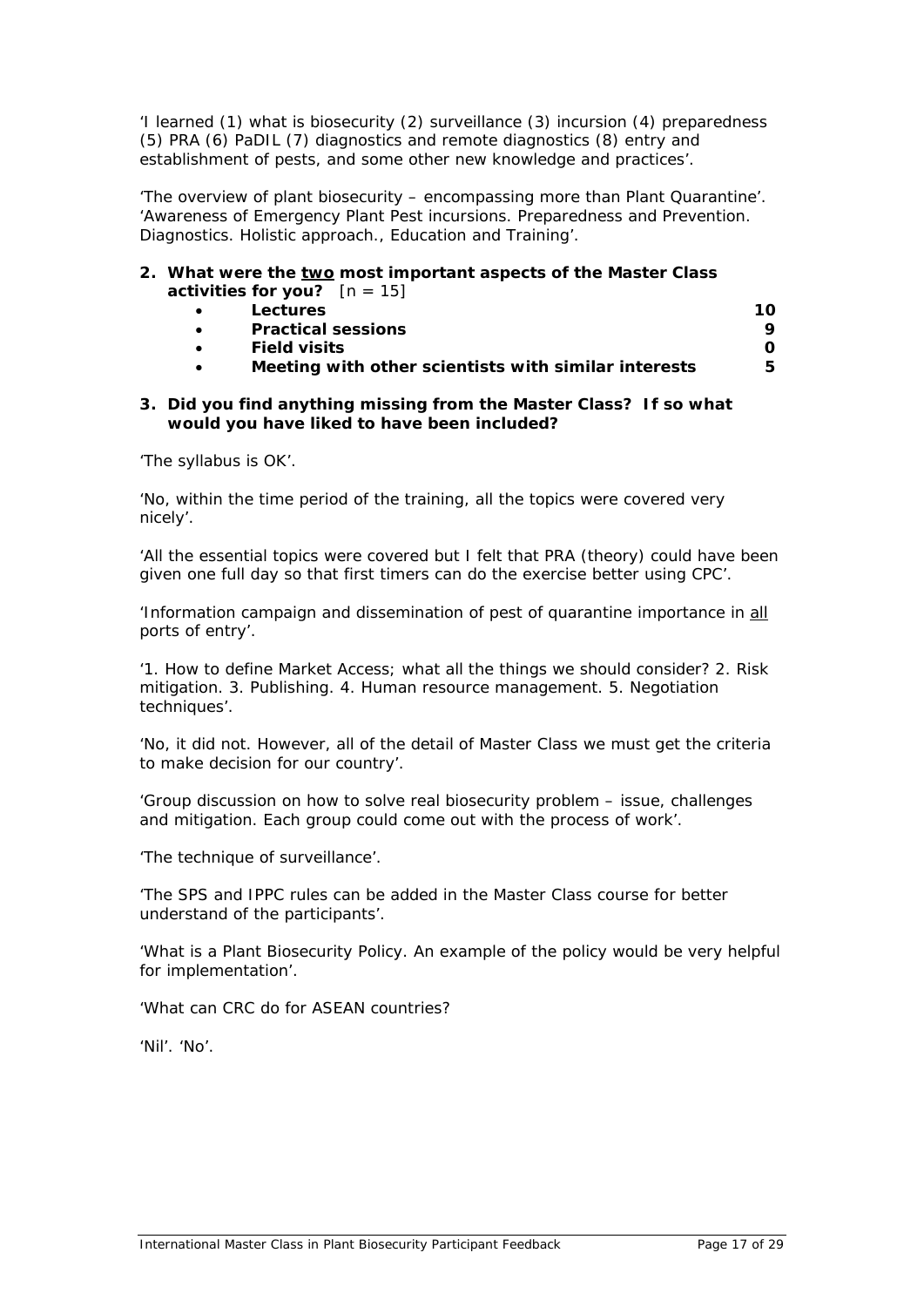#### **4. How has your view of biosecurity principles and practices changed as a result of the Master Class?**

'The Master Class has covered many details, and has brought in many critical aspects and exposed several areas of weakness. These present weaknesses in the concurrent plant biosecurity system will be/should be attended to.'

'Biosecurity is more than quarantine, plant protection and free trade'.

'Biosecurity is quite wide issue/subject, to implement this thing it need to be collaborated and understood in the same meaning and following by same procedure in biosecurity principles'.

'We need to think of holistic approach to the problem, involving all sciences related to agriculture and networking around the globe only can solve (to some extent) the problem'.

'The basic principles and issues in plant biosecurity were clear to me, but the various practices/devices/tools available and needed has changed after the Master Class. I also learnt how other countries were viewing the issues under biosecurity'.

'Biosecurity would now be viewed in a macro-perspective level. Not just plant, animal and people but health, economic impact and environment'.

'We will get broader thinking on biosecurity and understand more on Plant biosecurity. What is the weakest point in our system - so how can we make P.biosecurity strong?'

'I got more information in term of 'plant biosecurity'. It is not only quarantine aspect but it cover all aspect such as environment, climate, human life etc.'

'Biosecurity is protecting economy, environment and human health which is broader than routine quarantine activities. At such integration of various fields in Agriculture is necessary such as Agronomy, Economic, Extension and Crop Protection'.

'Do not wait for invasive pests and diseases to enter your country. Execute public information about you learn pests diseases in other counties'.

'Increased awareness and increased knowledge on plant biosecurity principles and practice'.

'By knowing more things through lecture, practical, and group discussion who was focussed on plant biosecurity. I had an idea about plant quarantine but I understand a bit about plant biosecurity'.

'Highlight on Preparedness and Prevention of EPP incursions'.

'Very much'.

Nil response.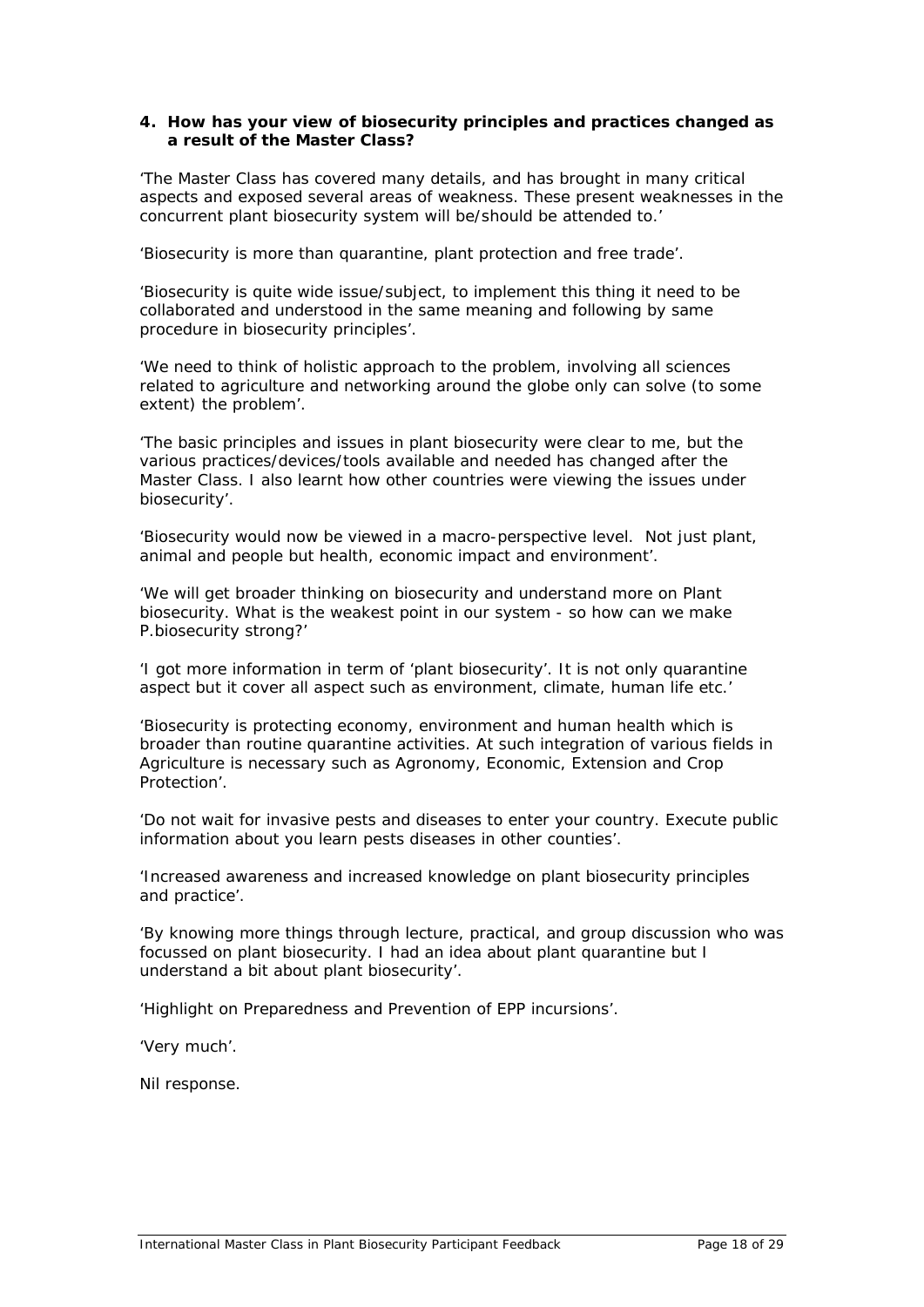#### **5. Has the range of your professional contacts changed as a result of this Master Class? If so please describe what has happened.**

'This Class has brought together many influential people in the field of biosecurity of this region, and has provided a good opportunity for future interaction and exchange of ideas'.

'Yes, changing information with the participating countries'.

'After going back I would be a good teacher as I have to teach a course of Biosecurity to PhD students of IARI (Indian Agricultural Research Institute) at New Delhi and QUAD countries would be of great help'.

'I have made several new contacts. Primary contacts (PC): whom I met personally and discussed issues like fellow participants and the resource persons. Secondary contacts: I could also get information/emails of people working in areas of my interest in other countries from the PCs'.

'Yes, we meet experts in their respective fields introducing technology/current trends in diagnosis of P&D. Techniques that are fast, safe and accurate w/c has an important impact to trades and markets'.

'Yes, it has. Because we know more people, we get some experience from all of them. We know source of information and some R&D that will develop in the future'.

'Yes, the range of my professional contacts is wider than I have through exchange information between all participants and lecturers'.

'Yes, now I had better network with various professional in ASEAN, India, Bangladesh. Better integration of various discipline'.

'With the collaboration of different countries representatives who have shared and discuss their bright ideas, yes!'

'Change in term of Diagnostic approach whereby can get more information from PADIL and CPC. Communication with expert from other countries e.g. 'remote diagnostic'.

'I have got a fair idea about the holistic approach of plant biosecurity. It is a different from the existing system of plant quarantine'.

'Yes. (1) Research priorities for diagnostics, other than solely on diagnostics itself i.e. impact mgmt etc (2) Urban surveillance contacts – desperately needed'.

 'Ability convince the policy makers regarding the importance of EPP incursions and its consequences as a scientist'.

'No'.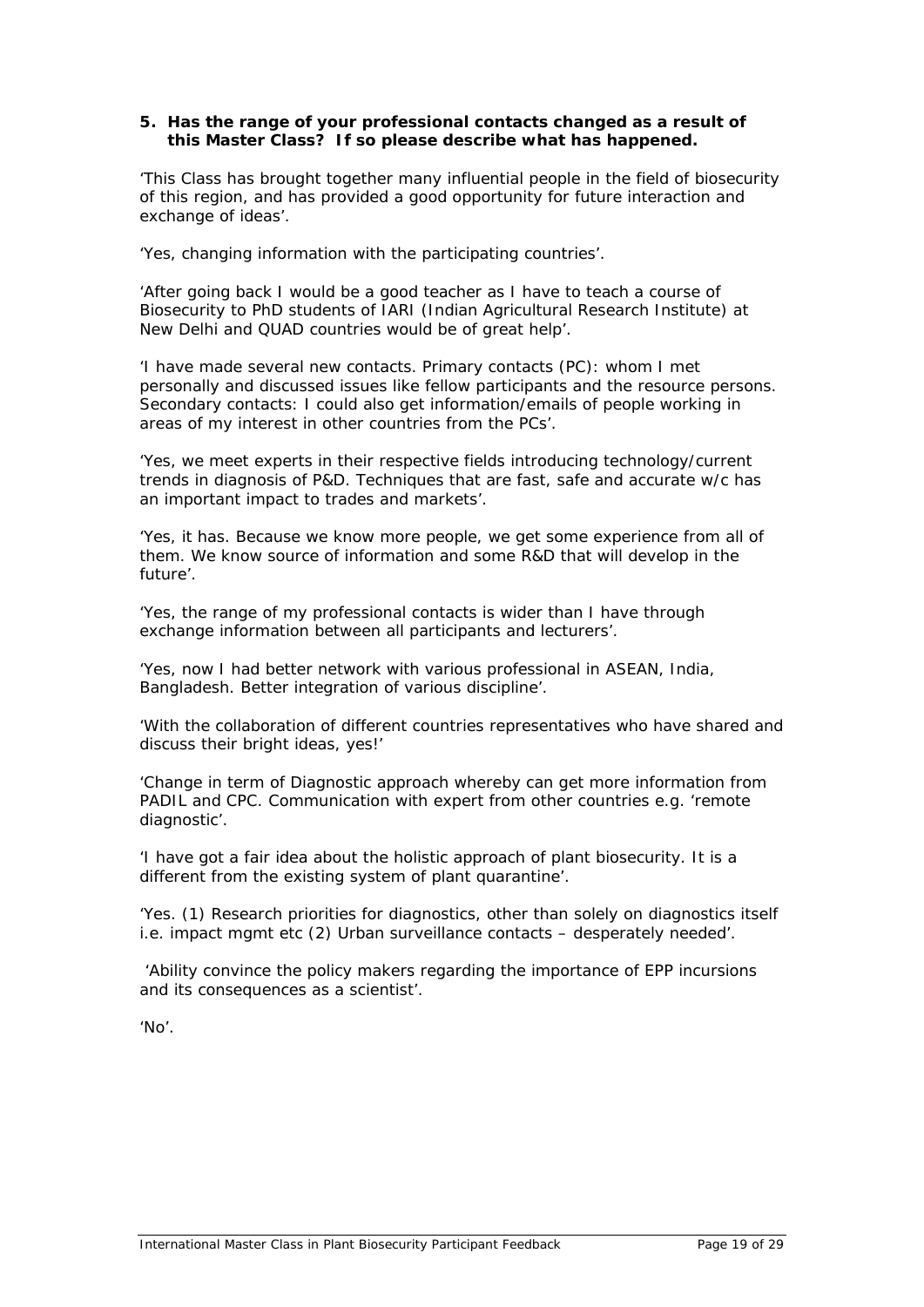#### **6. What should be done now to reinforce the activities of this Master Class?**

'The overall activities of this Master Class were ideally strategised. You will need to recategorise the training should further reinforcements/improvements be possible and upgrade the activity to…maybe 'Super Master Class'.

'Rotation of the host but the participants are same class. Continue with the advanced class. Include participants from USA, Japan and EU'. [Maybe means 'presenters'?]

'Establish network among Asian region countries as well as with developed countries e.g. Australia. Sharing information on pests and also resources that we have, and do not have. It could be formulated a project proposal (project concept) to submit to Australian Government on biosecurity for the Asian regional countries'.

'Each participant should be given 5 min. to tell about the strengths of their country to share with the countries of region. They should share what (taxonomy/control/ eradication/diagnostics) would like to take up as a responsibility for the region'.

'1. Develop a full training module on the Plant Biosecurity which can be used for further training. 2. A network of Asia Pacific countries could be developed for diagnostics of common pests and also categorization of pests into A1 and A2 levels as done in EU. 3. CRC could help in developing PaDIL like databases in our respective countries which would be a big source of information in the region'.

'We could propose these diagnostic techniques and tools to PQ management group (w/c I belong) innovation in pest diagnosis and application. We do have quarantine funds solely for quarantine use'.

'How to open the new trade with biosecurity system? How to sharing pest or management information?'

'To reinforce the activities of the Master Class should be added the market access topic that related to plant biosecurity policy and follow up the country policy for each country too'.

'Produce report to the government and recommend changes to strengthen biosecurity in the country. Provide training to the younger officers and seek financial allocation to implement some of its activities'.

'Re-echo in your country what you have learnt in the Master Class. Implement what you have learn and communicate from time to time to the ATSE Crawford and CRC for updated information'.

'Increase the capability building, awareness among the public and policy maker. Enforce a new act and regulations include with plant biosecurity principles'.

'More Master Class course as well as advanced course is needed to reinforce of this Master Class'.

'To follow up with relevant contacts for practical follow-ups that can be implemented. There should also be follow-up e.g. workshops, training or forum on the Master Class for continuation'.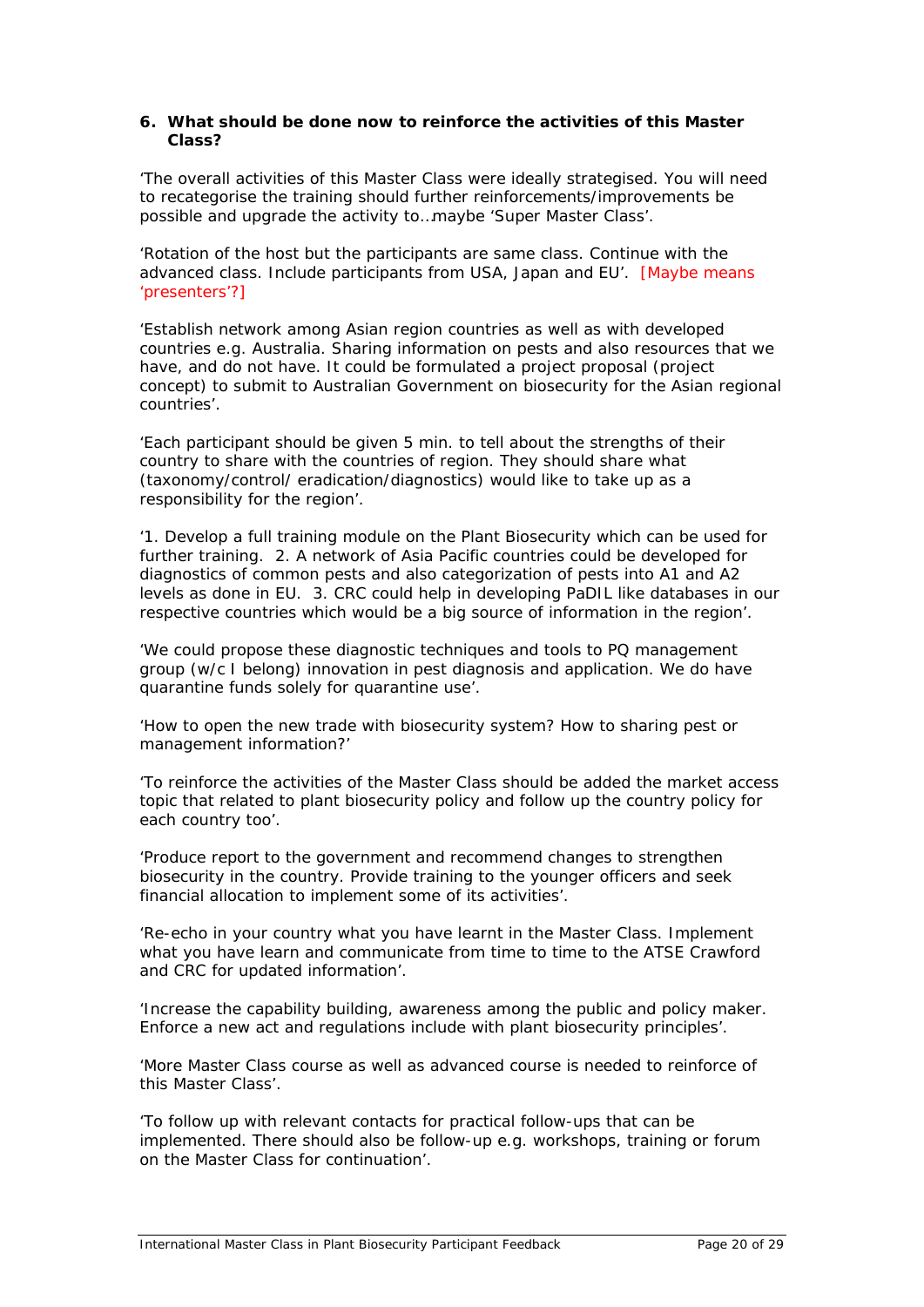'Make more practical (exercises) works and discussion.

Nil response.

#### **7. Were the accommodation, meals and general arrangements appropriate? If not, could you provide details?**

'Yes'. 'Excellent'. 'Good'. 'Yes, excellent'. 'OK'.

'They were the best, with all appreciations for each and every one involved in making the arrangements'.

'The logistic arrangements were very good and local organisers most cooperative'.

'Accommodation – relatively good but the changing of rooms was a bit uncomfortable. Meals – amazing – we eat every two hours. General arrangements – good'.

'Yes, they were. Except: the accommodation should be arrange before workshop in the first day until finish. It will be appreciate very much if they can arrange transport to K.L.'

'1) Accommodation – don't change room during the workshop. 2) Meals acceptable. 3) Handouts – should release before presentation.

'Yes, appropriate and luxury'.

'No matters, every things very good'.

'No complain. Good accommodation, good meals and good arrangement in term of logistic'.

'Yes. The accommodation, meals and all other arrangement were very perfect'.

'Meals and general arrangements – OK. Accommodation – refer to my letter to the Hotel mgmt on 20 service lapses in the Hotel'.

#### **8. If we ran the Master Class again, what changes would you recommend?**

'If the duration of the Class remain at 2 weeks, it may be possible to hold the Class at 2 different locations so as to maximise expose of the participants. If 'Euro 2008' can be co-hosted by 2 countries, why not a Master Class? This will be an achievement!'

'Shorten the duration'.

'More practical and group discussion. Visit plant quarantine office to share the experiences'.

'Everything was so good that I can hardly think of any change'.

'The country presentations could also include 1 slide each on National regulatory framework and on infrastructure available for biosecurity.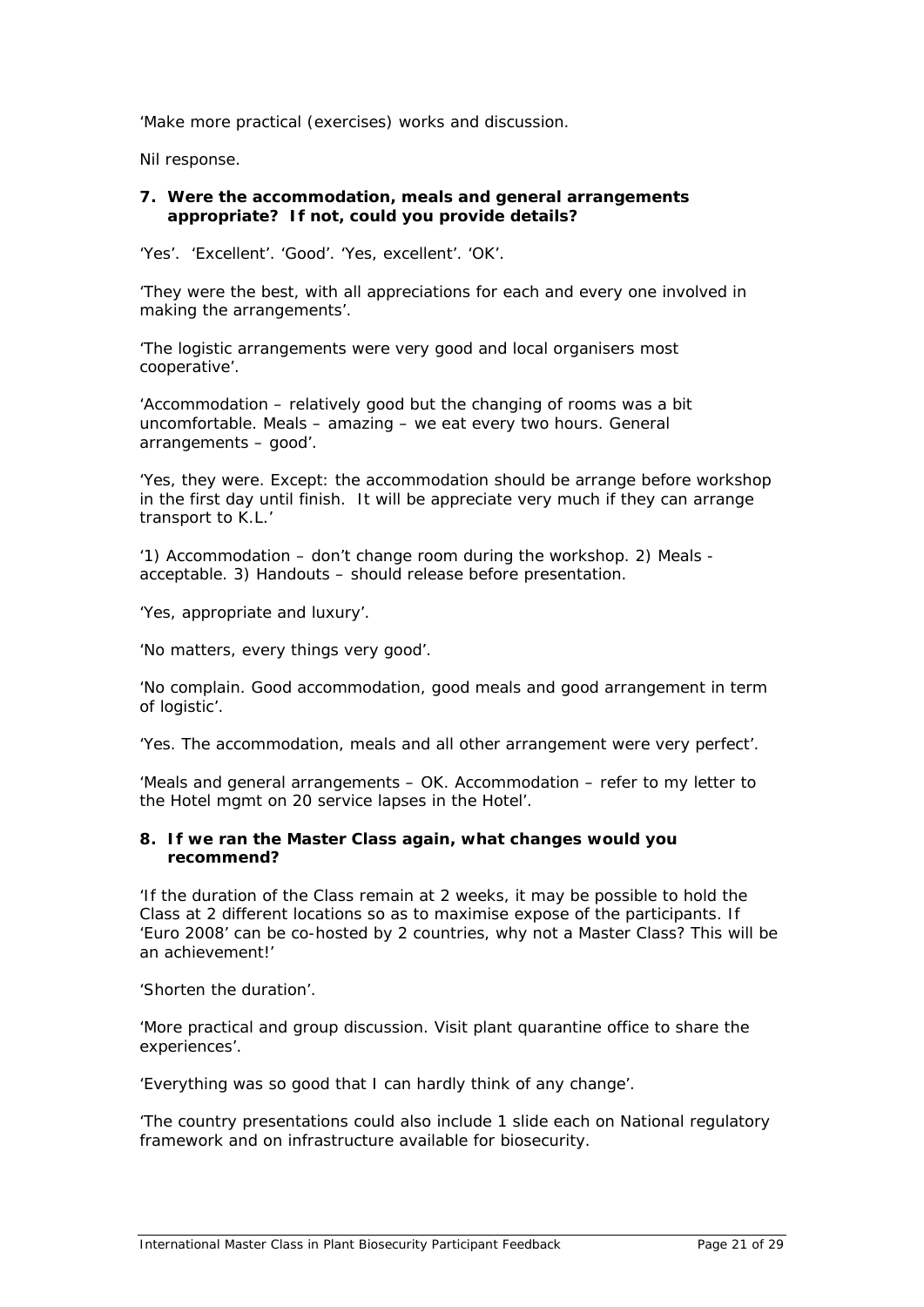One person each from AQIS and Biosecurity Australia to give the participants their perspective should also be included in the faculty. 'One lecture in international Policy framework on issues dealing with Biosecurity could also be included'.

'If your funds permit I suggest this would be held in areas where they have strong quarantine procedures 1)Japan 2) USA 3) Australia'.

'The exercise should be increase so we will get more ideal'.

'It is O.K.'

'Increase discussion on experiences/lessons learn from implementation of biosecurity'.

'I recommend that venue will be change to other country'.

'We need more information before coming and we need pocket money very things expensive'.

'Doing the surveillance in the field where the plant has a pest or disease problem. Diagnose the pest or symptom in the field/lab'.

'More practical. More group presentation'.

'A shorter duration, can do with 2 days less. More emphasis on application of Plant Bisoecurity i.e. lessons learned from Australia on their way to the state today'.

'For Field Exercise, be aware of weather of host country!'

#### **9. How do you propose to pass on the information you have learned to your colleagues in your home institution?**

'The information will be disseminated both formally, and informally'.

'By email, personal contact'.

'Through internal seminar, meetings (weekly). Try to contact/communicate to resources person (scientists concerned) as well as stakeholders for making awareness'.

'During teaching a course on 'Biosecurity'; lecture to my colleagues on "What I learnt during the workshop"; by publishing a leaflet on 'Biosecurity'; by working on PaDil and CPC, the database will help all scientists at my place and country'.

'I will be making a presentation on what I learnt at the Master Class after I reach home. Also, all the reading material etc will be shared with my colleagues whoever is interested'.

'I will conduct an echo-seminar of Master Class especially the new technology and tools in diagnosis'.

'1. I will be present on the seminar in our division. 2. I will be told seniority person to understand more. 3. Try to arrange workshop for PQ officers and other related person'.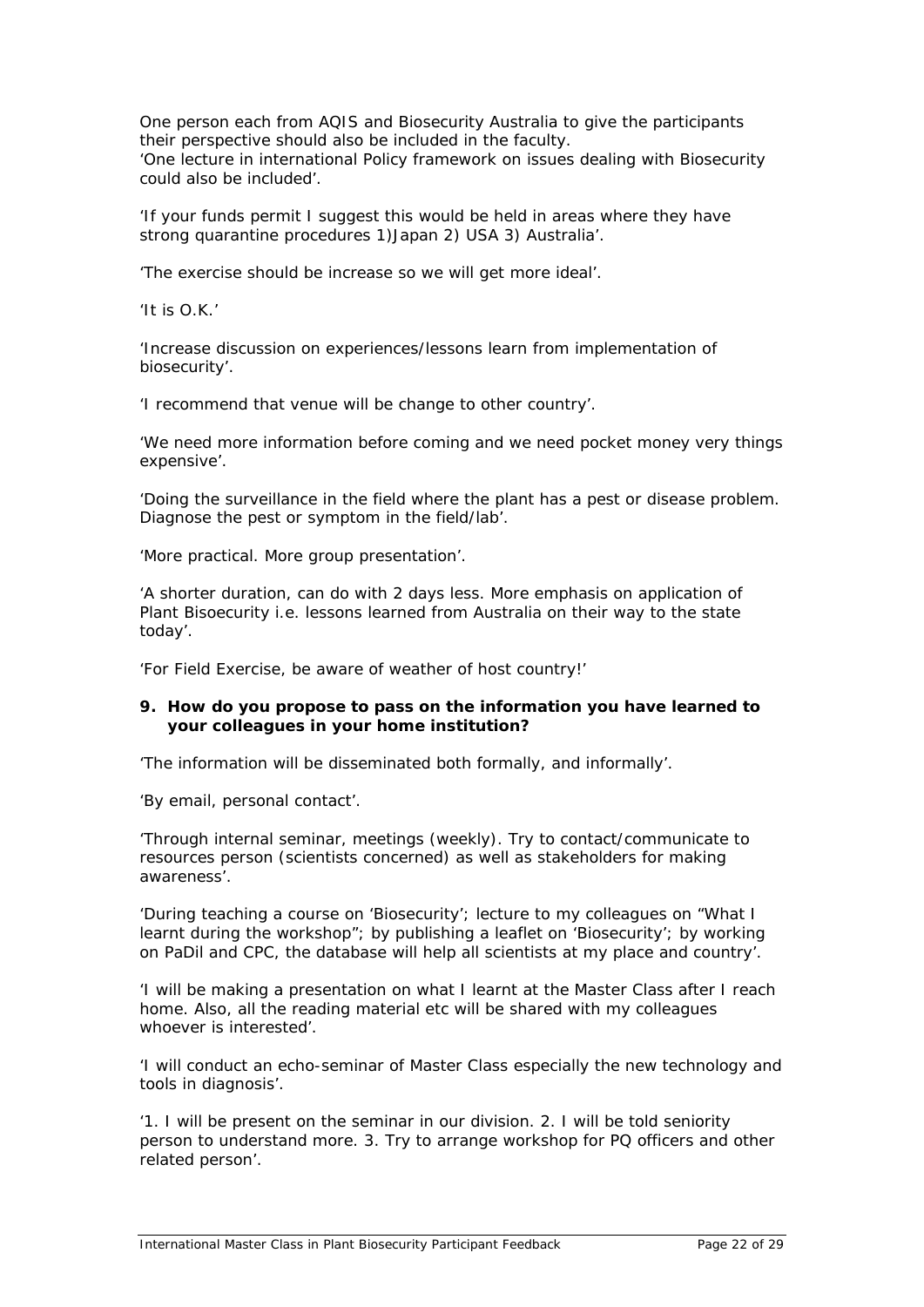'Newsletter/magazine. Website. Focal group. Report to the department'.

'The material where appropriate will be duplicate and given to them. Provide short presentation on Biosecurity. Organised training. Ensure biosecurity activities include in the yearly program of work'.

'Re-echo the training, propagate the reading materials'.

'We propose for workshop and training to my colleagues'.

'Training – will give training to extension officer. Workshop with relevant agencies. Mass media and pamphlet'.

'(a) By arranging a seminar. (b) Group discussion. (c) Discussion in the policy meeting to the policymaker'.

'(1) Training report. (2) Presentation at internal forum. (3) Discussion to policy makers, colleagues on way forward towards Plant Biosecurity'.

'(1) seminar within Plant Protection Division (NPPO) and (2) researchers, university'.

#### **10.Will it be difficult to implement the knowledge you have learned from the Master Class into your work activities in your home institution? If so, can you provide details?**

'The information will be integrated to improve current plant biosecurity practices'. 'Limiting budget'.

'It can be implemented but it takes some time and step by step; such as you can start from the awareness, convince policy makers, draft policy, strategy, plan as well as regulators concerned. It takes at least 2-3 years or more'.

'Will improve course contents of PhD students; we will work in a network, I have already registered for PestNet; I will keep on contacting persons whom I met; will propose a project for funding to CRC'.

'Some of the knowledge can be easily implemented but the modern techniques like remote microscope, MFIT, smart camera etc might be a bit difficult to implement due to shortage of funds'.

'Not really, like the CABI, Padil and remote microscope is easy to sell these ideas'.

'Because the high level person still don't understand Plant Biosecurity, they not pay much attention for Plant because it take time to get the problem it will be different from Animal or Human disease'.

'Not all, I can provide the knowledge that I have learned to my institution but just inform and building awareness only'.

'No, there isn't much difficulty in implementing the knowledge except limitation of budget will slow the implementation'.

'Not difficult'. 'No'.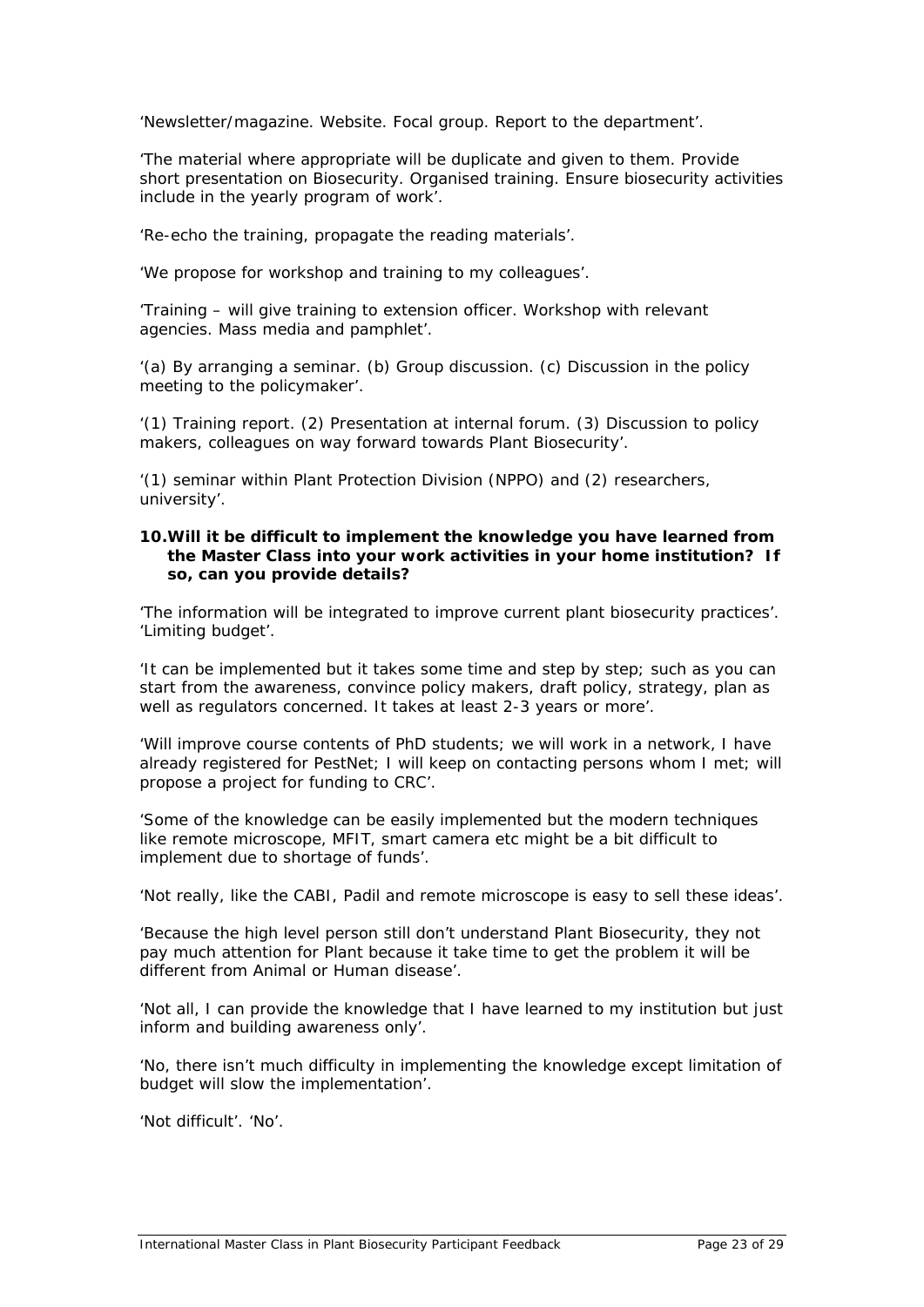'The knowledge of Surveillance technique and Diagnostic cane be easily disseminate to the relevant officer but the principle of plant Biosecurity Bill/Act need to be make known to policy maker'.

'It will be difficult to implement the knowledge but not impossible. I have to show my knowledge with my colleagues and my institute and other related institutes and try to implement my knowledge to my country'.

'Need to get more information e.g. urban surveillance. Research focus – only on those relevant to Singapore and within limited resources e.g. research on surveillance – too much to handle. Introducing a PBS policy would be an uphill task when there's none as example and manage staff from quarantine to biosecurity mindset'.

'It is not an easy task to convince the policy makers on how important of plant biosecurity (PB). Once they come yo know of PB, they will support activities regarding PB and other plant industries will be coordinating'.

#### **11.Are there any other comments you would like to make?**

'I'm sure the participants would agree that some sort of feedback be made available as to the reaction and commitment from the sponsors as a result of this Master Class. This may be posted in a suitable website'.

'Make the participants as contact persons and have regular meetings. Crawford Fund continue funding these activities'.

'It could be continue to conduct like this course, if we could visit any border post, it will be very helpful to get more information'.

'It was the best workshop I have attended. With little more efforts, participants would have been motivated to take some (one or the other) responsibility of the region. Pests not occurring in the region and of quarantine importance should be listed with possible details on biology, hosts, etc.'

'The course was basically well structured and the faculty very knowledgeable and well versed in their respective subjects. Above all the course was conducted in a very interactive discussion mode'.

'Aside from being very informative, they have practical application and putting them to practice would be an accomplishment'.

'Is it possible to arrange Master Class in each country to spread the idea?'

'No'. 'No comments'.

'Overall the workshop is well done'.

'Very informative'.

'During Master Class – more expose the participants in practical session'.

'I am very much grateful to the organisers and resource suppliers to be participated in such a nice course. It would be appreciated if some advance course can be arranged to know about more'.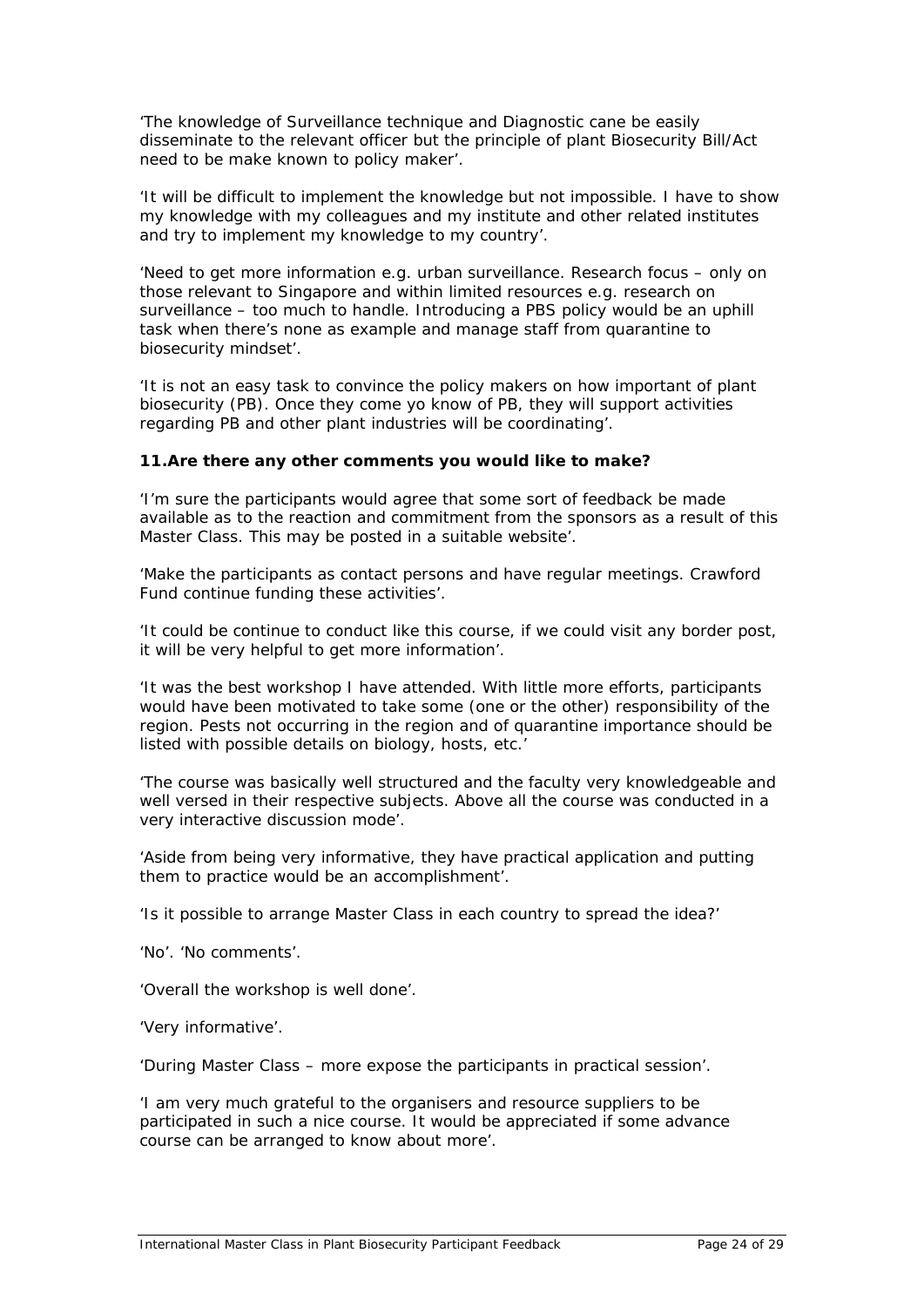'An insight from AQIS on Plant Biosecurity during introduction would be helpful., We need to have concrete tools and kits after this course in order to hasten the implementation of plant biosecurity in the region. If not, the progress would be hindered by countries not on par with the rest and it would not be helpful for the region. More training on the Master Class should be arranged to train more as with only one course, the participants might not be properly trained to be trainers when they return to their countries'.

'Need to run more workshops like this Master Class in ASEAN countries. It will be better to demonstrate how to use PDA. Other softwares/websites like PaDIL; PestNet.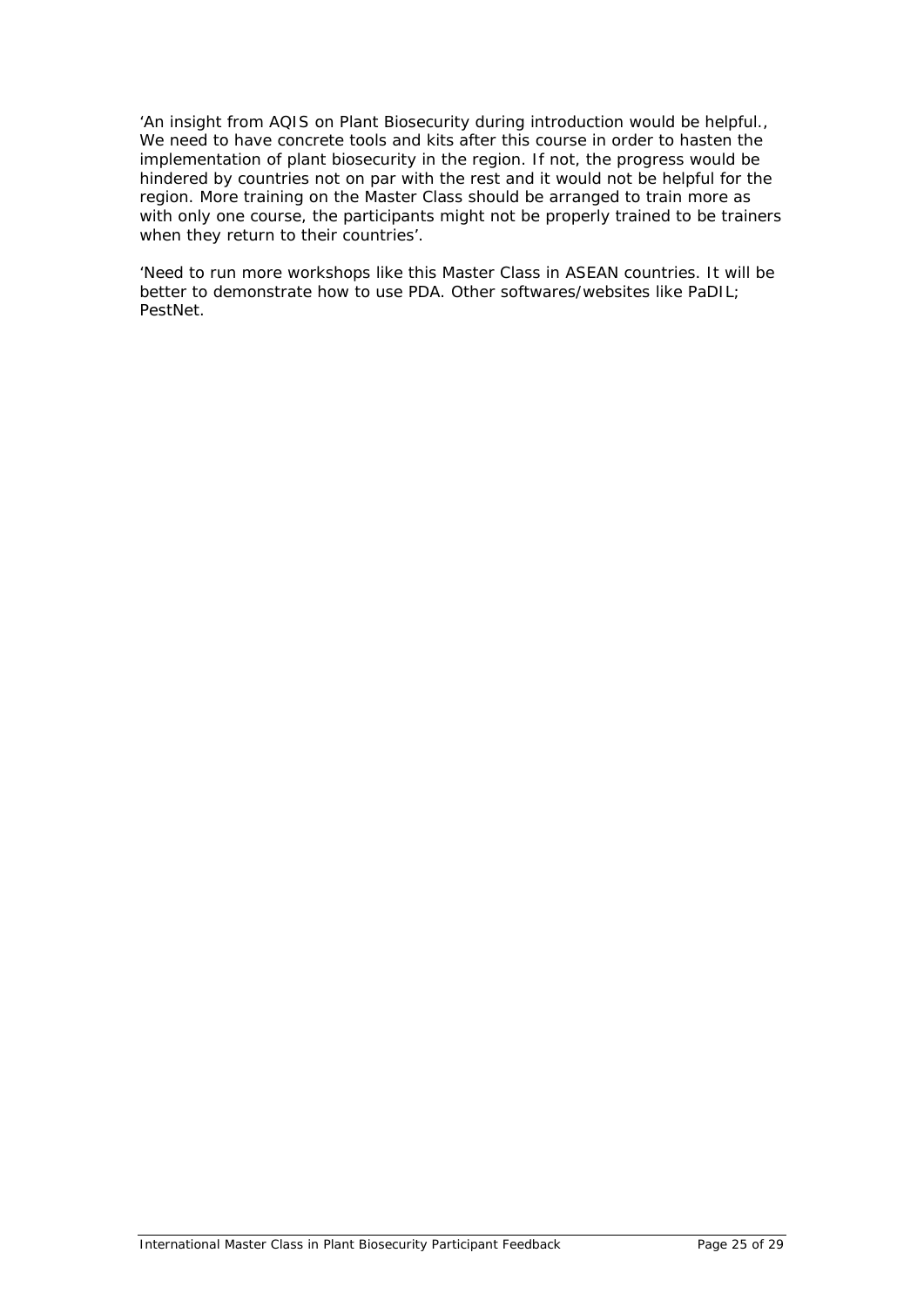## **International Master Class in Plant Biosecurity: Issues and Responses 2—13 June, 2008, Kuala Lumpur, Malaysia**

| <b>Name</b>                                                                                                       | Country    | Email                 | <b>Address</b>                                                                                                                                                         | Phone/fax                                                                           |
|-------------------------------------------------------------------------------------------------------------------|------------|-----------------------|------------------------------------------------------------------------------------------------------------------------------------------------------------------------|-------------------------------------------------------------------------------------|
| Yusof Othman                                                                                                      |            | yusofothman@gmail.com |                                                                                                                                                                        |                                                                                     |
| Mr Mokhtarud-din Husain<br>(Principal Assistant<br>Director, Crop Protection<br>and Plant Quarantine<br>Division) | Malaysia   | mokh_zai@yahoo.com    | National Post Entry<br>Quarantine Station, Crop<br>Protection & Plant<br>Quarantine Division.<br>Department of<br>Agriculture, Serdang,<br>43400 Selangor,<br>Malaysia | $+60-3-8948-4675+60-$<br>3-8948-9243                                                |
| Mr Nasir Meor Ahmad<br>(Principal Assistant<br>Director, Crop Protection<br>and Plant Quarantine<br>Division)     | Malaysia   | nsrmeor@yahoo.com     | Crop Protection & Plant<br>Quarantine Division,<br>Department of<br>Agriculture, Wisma Tani,<br>Jalan<br>Sultan Salahuddin,<br>50632 Kuala Lumpur,<br>Malaysia         | $+60-3-2030-1404+60-$<br>3-2691-3530                                                |
| Mr Chan Yeng Wai<br>(Principal Assistant<br>Director, Crop Protection<br>and Plant Quarantine<br>Division)        | Malaysia   | yengwai@doa.gov.my    | Crop Protection & Plant<br>Quarantine Division,<br>Department of<br>Agriculture, Wisma Tani,<br>Jalan Sultan Salahuddin,<br>50632 Kuala Lumpur,<br>Malaysia            | $+60-3-2030-1400+60-$<br>3-2691-3530                                                |
| Dr Abul Kalam Azad<br>(Principal Scientific Officer<br>[Crops])                                                   | Bangladesh | drakazad61@yahoo.com  | Bangladesh Agricultural<br>Research Council, New<br>Airport Road, Farmgate,<br>Dhaka 1215, Bangladesh                                                                  | 0088-02-9127258 0088-<br>02-9135587 0088-02-<br>8113032 (F) 0088-02-<br>9118226 (F) |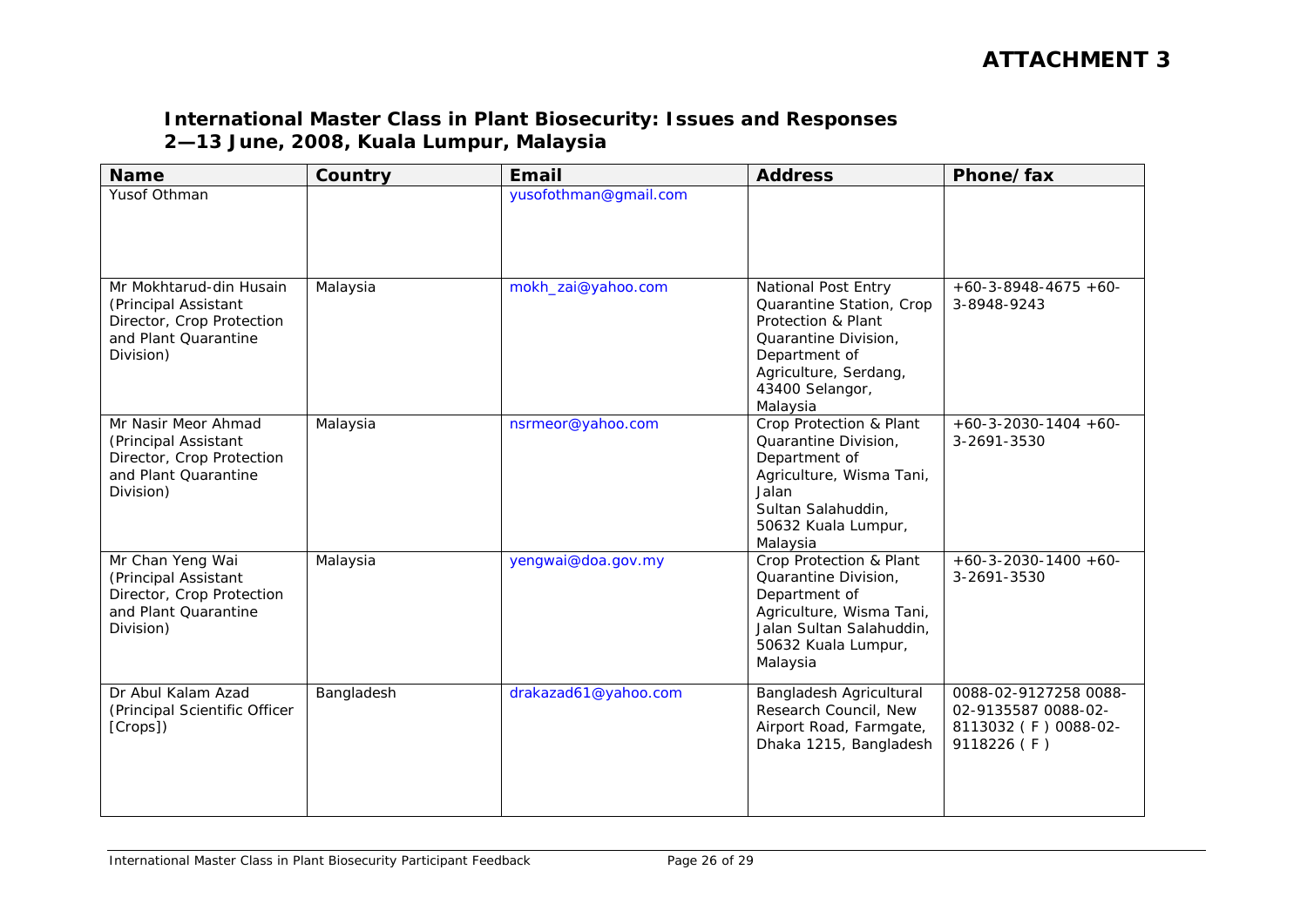| Mrs Natthaporn<br>Uthaimongkol (Senior<br>Agricultural Scientist)                                                                  | Thailand | uthaimongkol@yahoo.com  | Plant Quarantine<br>Research Group, Plant<br>Protection Research &<br>Development Office,<br>Department of<br>Agriculture, 50<br>Phaholyothin Road,<br>Bangkok 10900, Thailand                    | +66-2-940-6775 (Ext<br>$102$ ) +66-2-579-4129 |
|------------------------------------------------------------------------------------------------------------------------------------|----------|-------------------------|---------------------------------------------------------------------------------------------------------------------------------------------------------------------------------------------------|-----------------------------------------------|
| Ms. Angkana<br>Suwannakoot,<br>(Agricultural Scientist,<br><b>Agricultural Regulation</b><br>Office)                               | Thailand | ang.moac@gmail.com      | Inspection & Official<br>Coordination Division,<br>Office of the Permanent<br>Secretary, Ministry of<br>Agriculture &<br>Cooperatives, 3,<br>Rajdamnern Nok<br>Avenue, Bangkok 10200,<br>Thailand | $+66-2-629-9646+66-2-$<br>281-0856            |
| Mr Dang Viet Yen (Plant<br>Quarantine Officer)                                                                                     | Vietnam  | dangvietyen@yahoo.com   | <b>Plant Quarantine</b><br>Division, Plant Protection<br>Department, 149 Ho Dac<br>Di St, Dong Da District,<br>Hanoi,<br>Vietnam                                                                  | $+84-4-851-8192+84-4-$<br>533-0043            |
| Mr Vu Van Minh (Program<br>Officer, Department of<br>International Cooperation,<br>Ministry of Agriculture &<br>Rural Development) | Vietnam  | minhvv.htqt@mard.gov.vn | International<br>Cooperation, Ministry of<br>Agriculture & Rural<br>Development, No 2,<br>Ngoc Ha Street, Ba Dinh<br>District, Hanoi,<br>Vietnam                                                  | $+84-4-734-4764+84-4-$<br>734-4764            |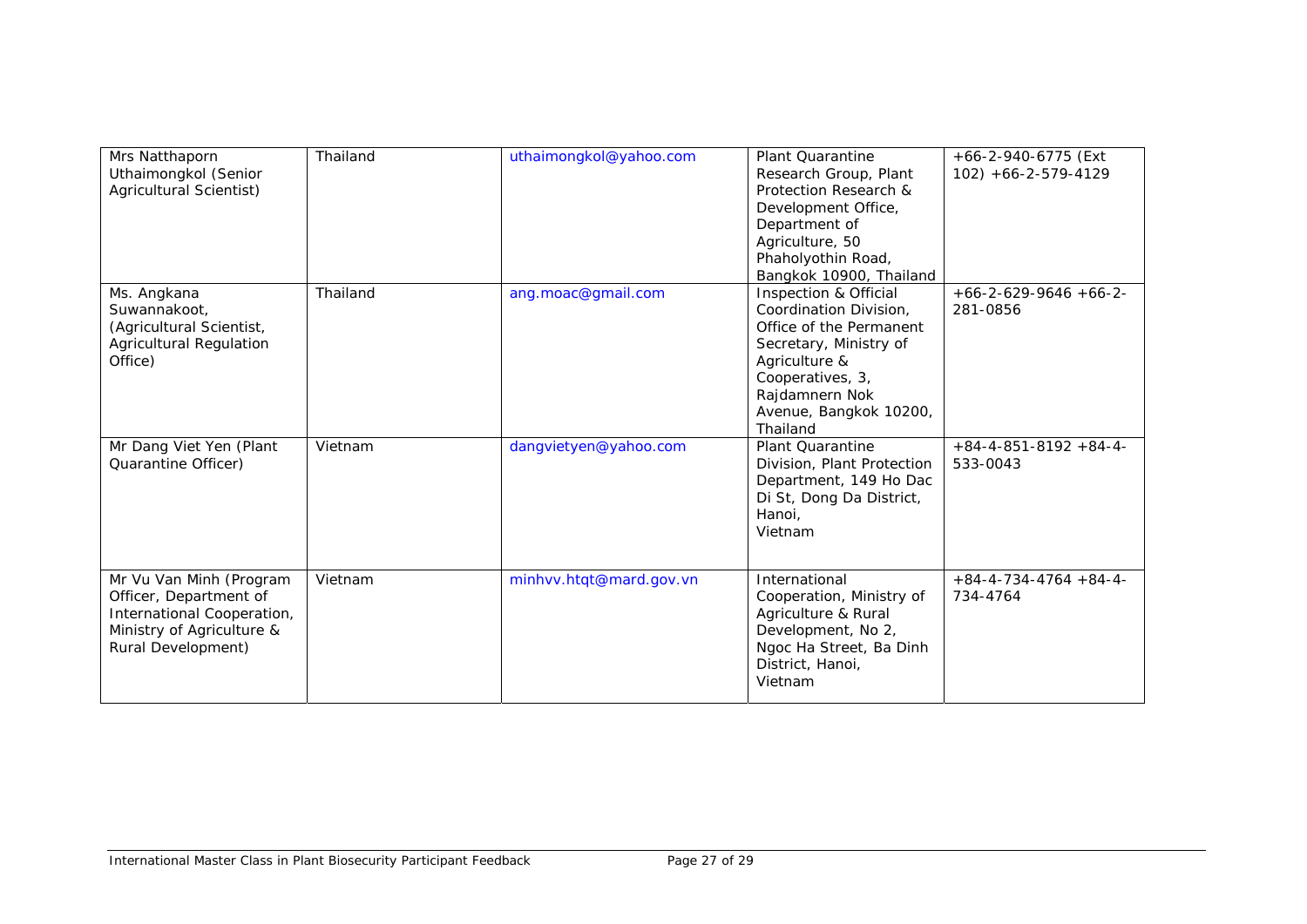| Mr Edgardo H Carandang<br>(Officer-in-Charge, Port of<br>Batangas)                            | Philippines | ed_qr10@yahoo.com               | Plant Quarantine Service,<br>Bu. of Plant Industry,<br>Dept of Agriculture, port<br>of Batangas, Philippine                                          | $(043) 723 - 23 - 22$                 |
|-----------------------------------------------------------------------------------------------|-------------|---------------------------------|------------------------------------------------------------------------------------------------------------------------------------------------------|---------------------------------------|
| Mr Rakim L Tantong<br>(Officerin-Charge, Port of<br>Cotabato)                                 | Philippines | trakim51@yahoo.com              | Plant Quarantine Service,<br>Bu. of Plant Industry,<br>Dept of Agriculture, Port<br>of Cotabato, Bo.2, Ejc<br>Montilla, Tacurong City,<br>Philippine | $(064)$ 2006465 090-<br>62913150 (HP) |
| Miss Jenny Mei Lai Yap<br>(Deputy Head, Animal &<br>Plant Health Laboratories<br>Division)    | Singapore   | Yap_Mei_Lai@ava.gov.sg          | Animal & Plant Health<br>Laboratories Division,<br>Agri-Food & Veterinary<br>Authority, Animal & Plant<br>Health Centre,                             | $+65-63165142+65-$<br>6316-1090       |
| Mr Khamtanh Thadavong<br>(Director, Plant Protection<br>Center, Department of<br>Agriculture) | Lao PDR     | khamtanhthadavong@yahoo.<br>com | Plant Protection Center,<br>Department of<br>Agriculture, Ministry of<br>Agriculture and forestry,<br>P.O.Box 811, Vientiane,<br>Laos                | 856-21-812164 856-21-<br>412349 (F)   |
| Mr Din Norin (Plant<br>Protection Officer)                                                    | Cambodia    | norin_manich@yahoo.com          | Plant Protection and<br>Phytosanitary Inspection<br>Office, DAALI, MAFF,                                                                             | (855) 12830353                        |